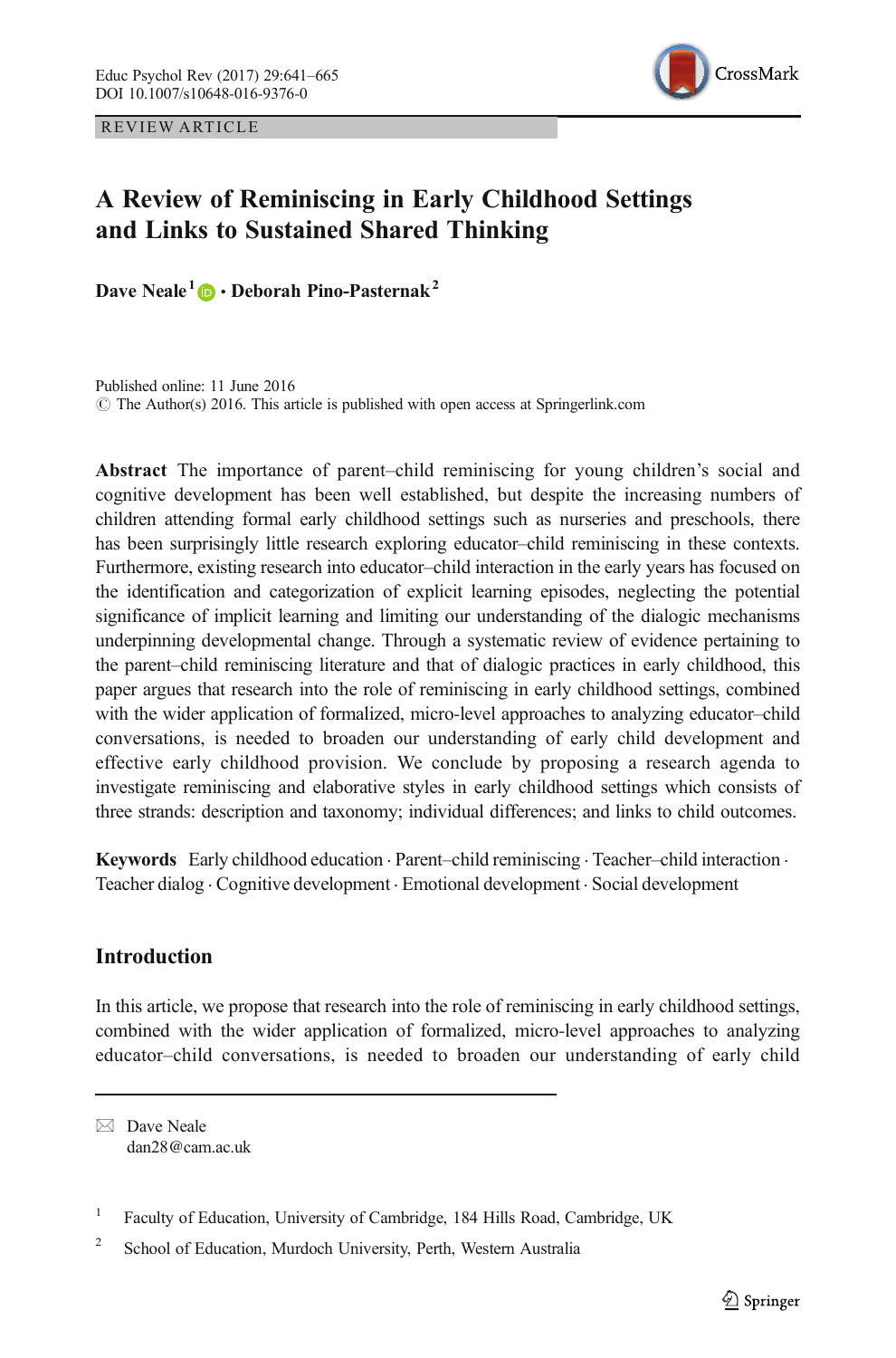development and effective early childhood provision. Through the presentation of recent empirical evidence, we argue the following:

- 1. The investigation into the role of reminiscing in early childhood settings is currently absent and potentially invaluable in furthering our understanding of early childhood practice and its impact on children's outcomes.
- 2. Analytic approaches that address micro-level units (utterances) and tap into more implicit learning situations, such as the approach used in the analysis of parent–child reminiscing, can enrich our understanding of the developmental impact of educator–child conversations in early childhood settings, which are currently analyzed through qualitative approaches and macro-level analytic units (episodes) with an explicit focus on conceptual learning.
- 3. The systematic analysis of dialog in terms of elaborative style that has been developed in parent–child reminiscing research could provide a potentially useful model of interaction analysis that can be applied to other kinds of adult–child conversations that do not involve reminiscing.

Before we begin our argument proper, we need to clarify our use of key terms. We use the term "early childhood setting" to refer to those formal care settings where children go prior to starting school, typically between the ages of 0 and 5 and the term "early childhood educator" or "educator" to refer to the staff in such settings (though it should be noted that, depending on the age of the child, "caregiving" rather than "educating" may be a better description of the majority of staff duties in some contexts). "Reminiscing" refers to adult–child conversations about past events in which the adult typically scaffolds the joint recall of experience by providing narrative structure, memory prompts, and extensions to the child's memories (Reese and Fivush [1993](#page-23-0); Zaman and Fivush [2013\)](#page-24-0). "Elaborative style" refers to a particular dimension of adults' language that has been assessed in reminiscing research. It is characterized by the use of open-ended questions, details, and embellished descriptions in ways that lead to episodes of co-constructed dialog with a strong sense of narrative thread (Fivush et al. [2011\)](#page-21-0).

The importance of elaborative forms of reminiscing in home settings for children's learning and development is now well established by many studies into parent–child interaction. These studies have found that parental variance in behavior during reminiscing—particularly the extent to which a parent is elaborative—relates to children's vocabulary (Peterson et al. [1999](#page-23-0)), independent narrative skills (Reese et al. [2010](#page-23-0)), autobiographical memory (Fivush et al. [2011](#page-21-0)), and social and emotional skills (Goodvin and Romdall [2013](#page-21-0); Haden and Ornstein [2009;](#page-22-0) Reese and Cleveland [2006\)](#page-23-0). The strength of this evidence has led to the proposal that elaborative forms of reminiscing should constitute the basis of clinical interventions to develop children's language and memory skills (Wareham and Salmon [2006](#page-24-0)). Furthermore, all of these variables, and particularly vocabulary, have been shown to be predictive of school readiness and academic achievement (Paul and Smith [1993;](#page-23-0) Vallotton and Ayoub [2011;](#page-24-0) Walker et al. [1994](#page-24-0)).

Given the established developmental significance of parents' elaborative style during reminiscing, it is surprising that, to our knowledge, no studies have yet investigated educators' elaborative style during reminiscing in early childhood settings. The lack of such research is especially surprising when one considers the increasingly important role of early childhood educators in fostering children's early learning and development. As Carr ([2011\)](#page-21-0) points out,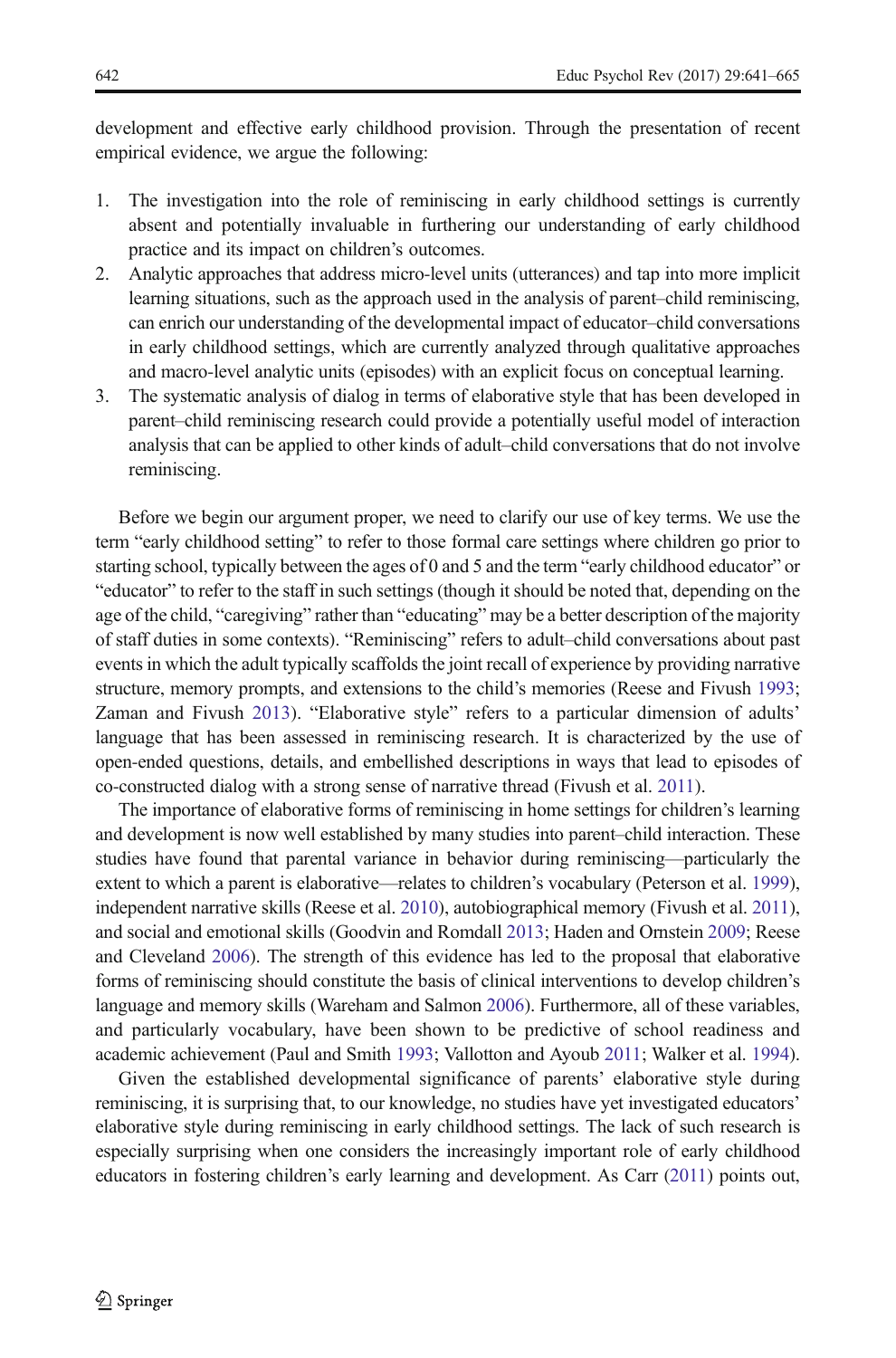the number of children in childcare<sup>1</sup> and the time they spend there has risen in recent years. This claim is consistent with data from the Organisation of Economic Cooperation and Development (OECD) showing an increase in 6 percentage points in early childhood enrolments (3–5 age range) from 2005 to 2012 across OECD countries (OECD [2014](#page-23-0)). Given this steady increase in the uptake of early childhood services, it becomes crucial to better understand the impact which early childhood educators may have on the children in their care.

The importance of educator–child conversations in early childhood settings is highlighted in the large-scale EPPE and REPEY studies (Siraj-Blatchford et al. [2003;](#page-23-0) Sylva et al. [2004](#page-23-0), [2011\)](#page-23-0) which found that the prevalence of focused adult–child dialog, labeled "sustained shared thinking", in preschool settings was highly predictive of children's outcomes on a range of measures, including indicators of social/behavioral development at school entry, their academic progress through the first years of school, and standardized tests of reading and mathematics at age 6. "Sustained shared thinking" is defined by Sylva et al. ([2004](#page-23-0)) as:

an episode in which, two or more individuals "work together" in an intellectual way to solve a problem, clarify a concept, evaluate activities, extend a narrative etc. Both parties must contribute to the thinking and it must develop and extend thinking (p.36)

Due to the emphasis of sustained shared thinking on the joint construction of ideas during adult– child dialog in early childhood and given the evident parallels between sustained shared thinking and elaborative forms of adult–child reminiscing, we focus on these two constructs in our analysis. As will become clear, although the two constructs are similar in some ways they also differ in important aspects. One of the main differences is that the identification of episodes of sustained shared thinking involves a proscriptive focus on explicit learning tasks which, we argue, may miss important implicit mechanisms of development identified in parent–child reminiscing research. Furthermore, the analysis of sustained shared thinking largely stops at the identification of valid episodes, and lacks the close, structural, utterance-by-utterance analysis used in reminiscing research.

This paper first provides an overview of research into parent–child reminiscing, its antecedents, and the relationship with child outcomes. Second, we characterize the main approaches that have been used to study educator–child conversations in early childhood settings. We then look at the specific features of elaborative forms of reminiscing and sustained shared thinking to draw out the synergies evident in terms of their presentation and associations with positive child outcomes, but also to highlight some important differences in classification and analysis. Though we acknowledge the wealth of research on teacher–child talk during the school years, we include in our review only observational and experimental studies that have focused on the 0 to 5 age range looking at interactions between parents and children at home and educators and children in early childhood settings. We conclude this paper by formulating a number of research questions aligned to our argument.

It is important to note that there are cultural differences in reminiscing and elaborative style (Fivush et al. [2011;](#page-21-0) Reese and Neha [2015\)](#page-23-0). In this article, for reasons of space and clarity, we focus solely on research in the Western context.

<sup>&</sup>lt;sup>1</sup> Some studies we discuss refer specifically to a certain type of early childhood setting, e.g., "preschools" or "childcare" and may variously refer to staff as "caregivers" or "teachers." In these cases, we have used the same terms as used by the original authors when discussing the study, but view all these terms as instances of the broad categories, "early childhood setting," and "early childhood educator".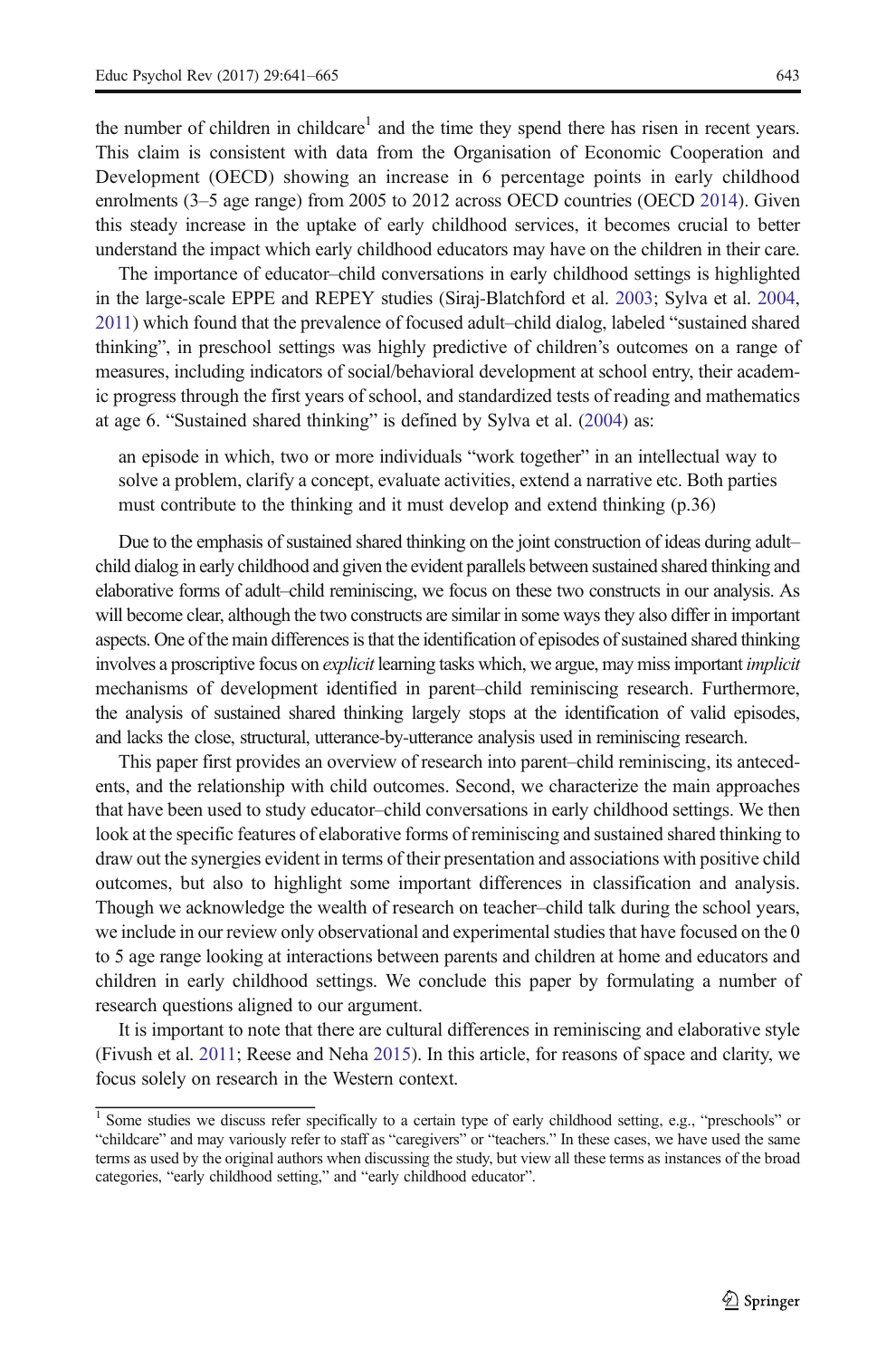### <span id="page-3-0"></span>Parent–child Reminiscing

Research into parent–child reminiscing has explored the way parents and their children co-construct narratives about shared past experiences. Early research in this field found that the way in which mothers guided their children in constructing a narrative could be classified on a continuum of "elaborative style" which ranged from high to low (Reese, Haden, and Fivush [1993;](#page-23-0) Fivush et al. [2011](#page-21-0)). Mothers with a high elaborative style use open-ended questions, add details, and embellish the description of events in a way which tends to lead to an episode of co-constructed dialog with a strong sense of narrative thread. Mothers with a low elaborative style, by contrast, use closed questions, repeat questions when their child does not respond, and do not create a strong sense of narrative. The criteria Reese et al. [\(1993](#page-23-0)) gave to parents for selecting a past event is similar to that used by most subsequent reminiscing research. Parents were asked to choose a one-time event (not a routine event like a birthday) that lasted no more than a day (so not a week-long trip); did not involve an experience with its own storyline such as a movie or a play; and that they experienced with their child. Examples of appropriate events include a picnic or a trip to a museum.

The following are examples from Reese et al. [\(1993](#page-23-0)) of mothers with high and low elaborative styles reminiscing with their 3-year-old children:

Low elaborative style:

M: What kind of animals did you see, do you remember? C: Lollipops. M: Lollipops aren't animals, are they? C: (unin soundplay) M: Who, what kind of animals did you see? C: Giraffe. (Two turns consisting of acoustical clarification) M: You saw giraffes? Ah. And what else? C: RRROAR! M: What's roar? C: Lion. (Two turns in which mother asks child why he is whispering) M: What else did you see? C: No, I want to go watch my T.V. M: Well, you can go back and watch that in a second. What other animals did you see? C: Um, a monkey. (p. 422) High elaborative style: M: Joseph, do you remember a long time ago… C: Uh huh. M: When you and I and some other people got on the MARTA train. C: Uh huh. M: And we went to the High Museum. C: Uh huh. M: Do you remember what we did there? C: Uh huh.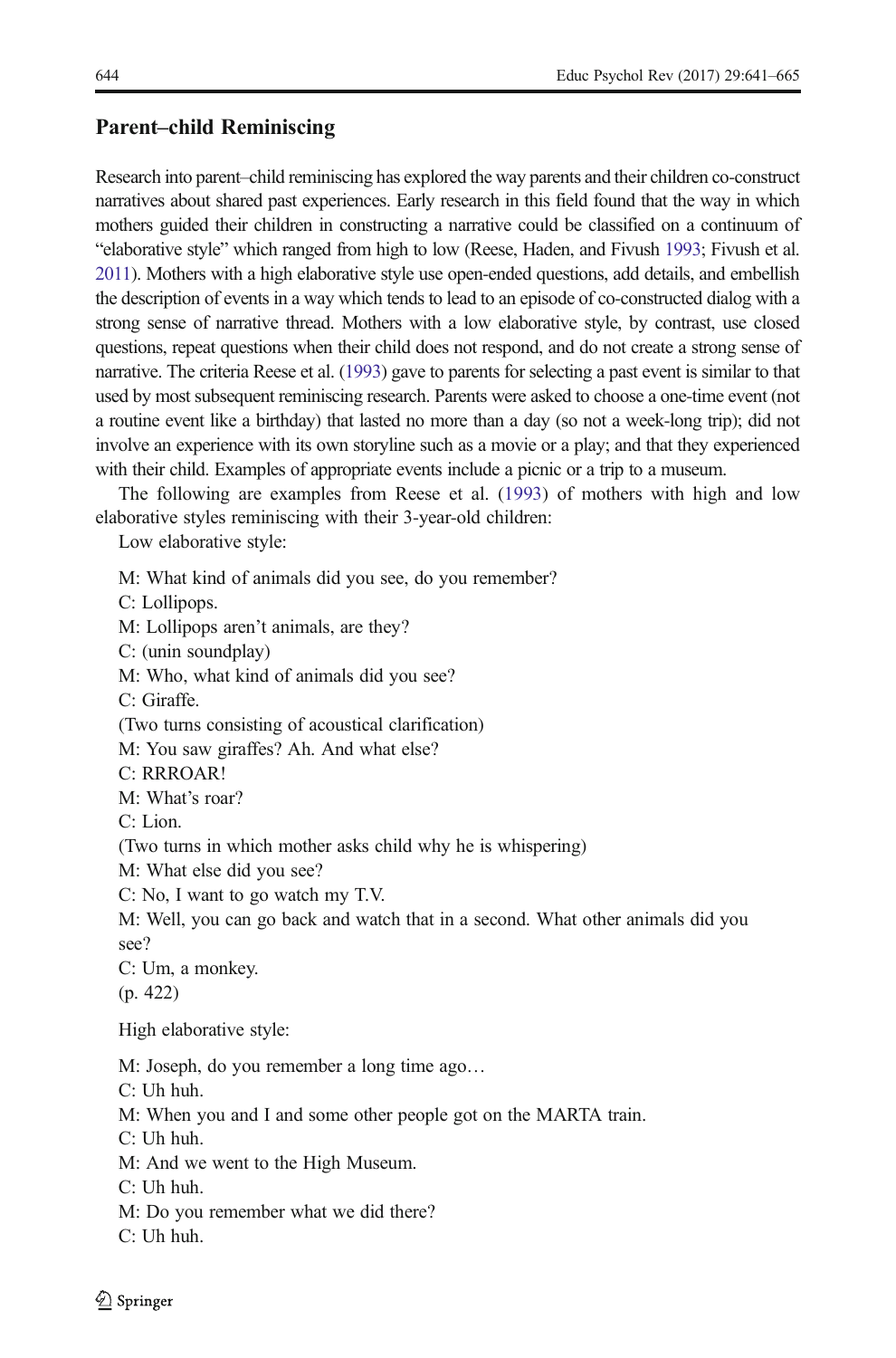M: What did we do? C: I don't know. M: Do you remember what we saw that you liked a whole lot? C: What? M: Do you remember a helicopter? C: Uh huh. M: And, what else did we see there? C: Urn, (long pause). I don't know. M: I think you and Matthew and Hannah were there. (p. 423)

Note that in each of the above cases, the child's contribution is small and both children fail to answer questions, but their mothers respond in very different ways. The low elaborative style mother repeats the same question over and over, whereas the high elaborative style mother adds new details or asks new questions. As Reese et al. ([1993](#page-23-0)) point out, the high elaborative style example is more cohesive and has a much stronger sense of narrative.

The coding scheme for establishing elaborative style from reminiscing episodes has been developed and instantiated in various ways over the years since Reese et al.'s [\(1993](#page-23-0)) study, but the central idea of coding conversations on an utterance-by-utterance basis followed by a quantitative assessment of the amount of *elaborations* and *repetitions* a parent uses has remained. An elaboration is an utterance which adds new information to the co-constructed narrative, either in the form of a statement or a question, and a repetition is a clause which repeats the gist of a previous conversational turn. In the examples above, the first mother's question "What other animals did you see?" would be coded as a repetition of her prior utterance "What else did you see?" and the second mother's utterance 'Do you remember a helicopter?" would be coded as an elaboration as it introduces a new element to the conversation. Aside from elaborations and repetitions, reminiscing research has also explored the developmental significance of other utterances, including the following:

- Evaluations: An utterance that confirms (*confirmations*) or negates (*negations*) the child's previous utterance and often incorporates and extends the child's utterance, e.g., "You saw giraffes? Ah. And what else?" (Reese et al. [1993;](#page-23-0) Reese and Newcombe [2007](#page-23-0))
- & Open-ended wh- questions ("who," "what," "why," and "where") vs closed questions ("yes" and "no" answers indicated): Elaborations phrased as open questions, e.g., "Who was there?" have been found to be more predictive of positive child outcomes than closed questions, e.g., "Did you go on the swings?" (Fivush et al. [2011;](#page-21-0) Taumoepeau and Reese [2013\)](#page-23-0)

A variation of this approach occurs in studies focusing on the relationship between reminiscing and children's emotional development, when parents are asked to select a positive and/or negative emotional experience to discuss with their child. Given those instructions parents tend to select positive events such as family vacations or celebrations and negative events ranging from moving home to the death of a family member (Fivush et al. [2009](#page-21-0); Salmon and Reese [2015\)](#page-23-0).

### Antecedents of Elaborative Style During Reminiscing Episodes

Elaborative style appears to be a robust feature of an individual's typical interaction style, rather than primarily a response to contextual elements, although it is clear that some contextual elements do play a role in determining the style a parent adopts (Fivush et al. [2006](#page-21-0)). Parental elaborative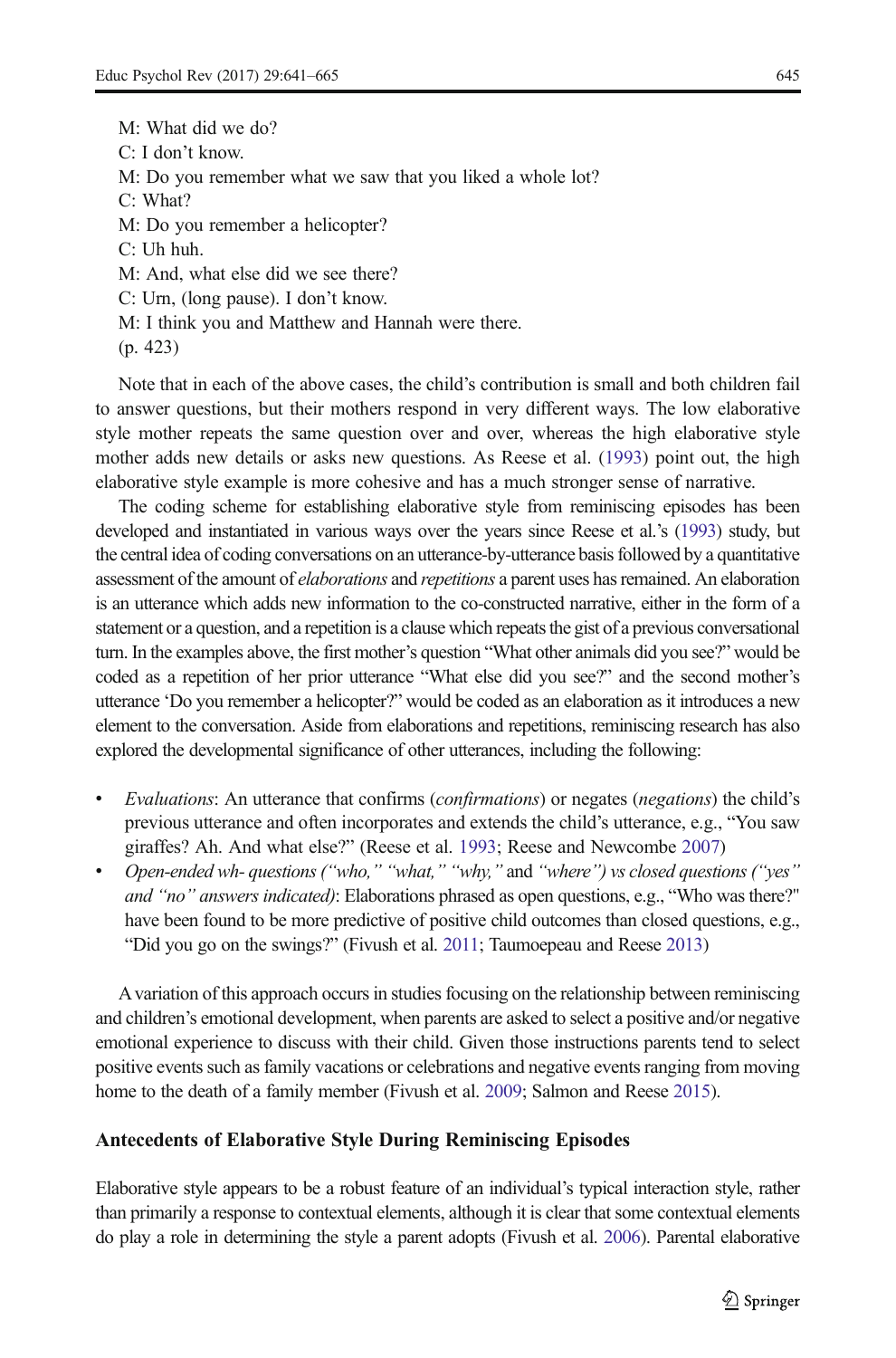discussion of different events and over time (Haden and Ornstein [2009\)](#page-22-0). Elaborative style cannot be predicted by children's language or memory skills, though it shows some variance based on the sex of the child with both mothers and fathers being more elaborative with daughters than with sons (Reese and Fivush [1993\)](#page-23-0). There is evidence of a relationship between elaborative style and child temperament, with mothers using fewer repetitions and evaluations (and so relatively more elaborations) with children who they rated higher for sociability and activity level on the DOTS-R temperament survey (Lewis [1999](#page-22-0)). As this evidence is correlational, it is unclear whether temperament is playing a role in determining elaborative style or vice versa. Compared to fathers, mothers are more elaborative and are more inclined to talk about negative emotional experiences (Fivush et al. [2009;](#page-21-0) Zaman and Fivush [2013](#page-24-0)). Note that this does not mean that elaborative style cannot be taught, as will become clear shortly when we turn to the subject of intervention studies. Socioeconomic and class differences in reminiscing have not received much research attention (Fivush et al. [2006\)](#page-21-0). However, the available evidence on parental education level suggests it does not predict elaborative style (Fivush et al. [2006;](#page-21-0) Newcombe and Reese [2004\)](#page-23-0).

#### Relationships Between Elaborative Forms of Reminiscing and Children's Outcomes

More elaborative parents have children who can provide longer, more elaborative, and more evaluative autobiographical memories (Fivush et al. [2011](#page-21-0)). Furthermore, the extent of parental elaborations when discussing various kinds of past events has been shown to relate to children's vocabulary (Peterson et al. [1999\)](#page-23-0) and understanding of mind (Reese and Cleveland [2006\)](#page-23-0).

However, research has shown that for some developmental outcomes, it is not enough for a parent simply to be elaborative; the content of reminiscing is important. Parents who focus on causal information or emotional information during reminiscing have children who, between 1 and 2 years later, also focus on that kind of information when narrating past events (Fivush [1991](#page-21-0); Haden et al. [1997\)](#page-22-0). There is now considerable experimental and correlational evidence that children learn how to narrate personal experiences from their parents during reminiscing, and, over time, the style and content of a child's personal narratives will come to reflect both the style and content of their parent's narratives (Fivush et al. [2006](#page-21-0); Fivush et al. [2011;](#page-21-0) Peterson et al. [1999](#page-23-0)).

And the content of reminiscing—in conjunction with a high elaborative style—also has important developmental implications beyond the child's own narrative skills. Elaborative style during reminiscing about emotional experiences predicts children's emotional understanding and well-being (Laible [2004;](#page-22-0) Fivush and Sales [2006;](#page-21-0) Laible and Song [2006](#page-22-0)). Specifically in relation to well-being, elaborative style during reminiscing about negative emotional experiences is more predictive than reminiscing about positive experiences (Sales and Fivush [2005](#page-23-0)). Perhaps, a focus on negative experiences facilitates the learning of coping strategies, the ability to regulate negative emotions, and/or an understanding of how to negotiate difficult social situations (Lagattuta and Wellman [2002;](#page-22-0) Laible and Song [2006](#page-22-0)). This is of particular relevance to the early childhood context, where emotional and social developmental outcomes are often considered of particular importance along with the more cognitive and academic outcomes emphasized in later schooling (Australian Department of Education [2009;](#page-20-0) U. K. Department for Education [2014;](#page-23-0) U.S. Administration for Children and Families [2015](#page-23-0)).

Initially, most of the evidence linking reminiscing with developmental outcomes was based on correlations but a number of experimental studies and interventions have now been conducted that suggest elaborative style during reminiscing is playing a causal role in children's psychological development. Taumoepeau and Reese ([2013\)](#page-23-0), for example, divided mothers of 19-month-old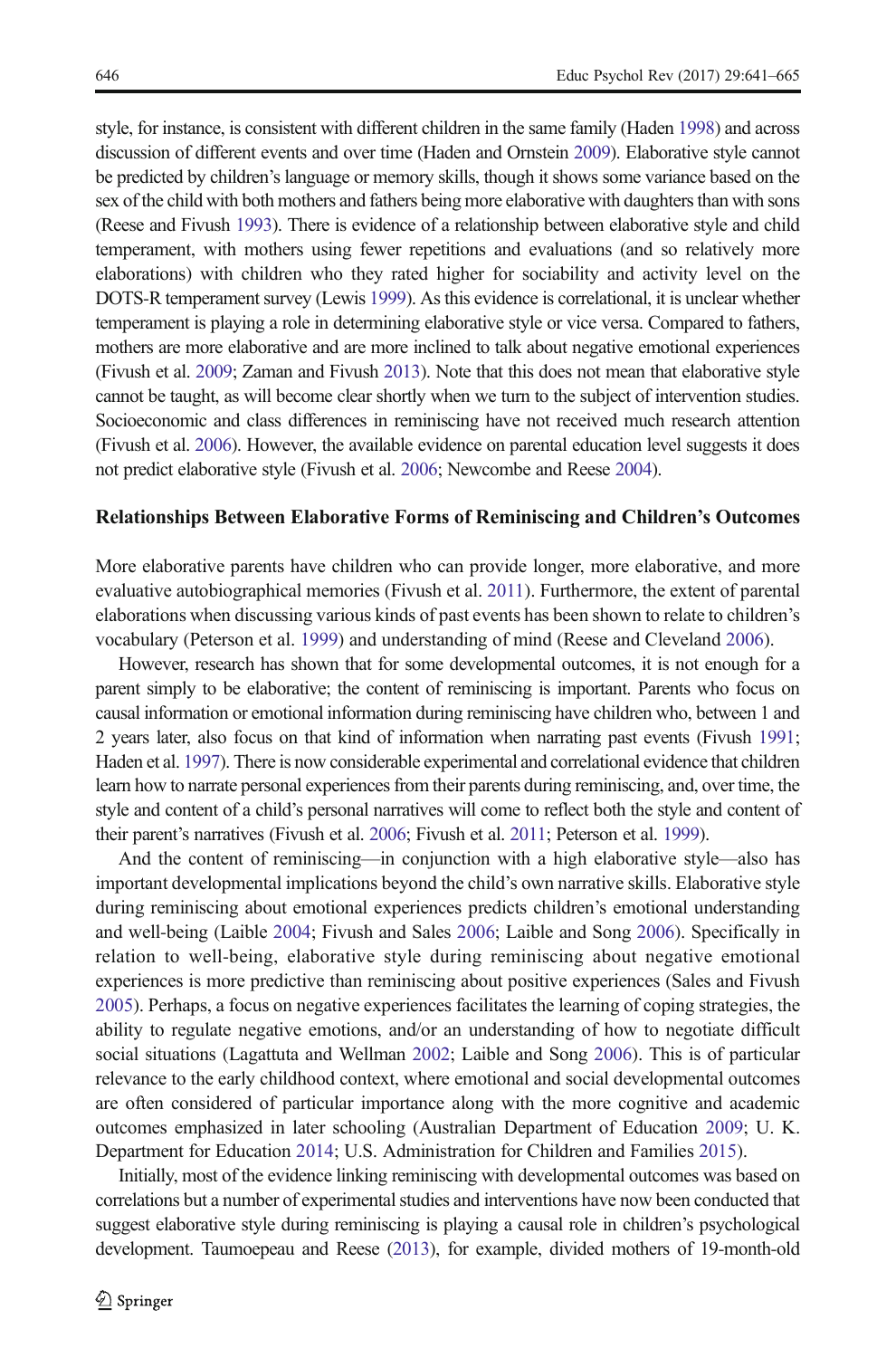children into two groups and trained one group to use a high elaborative style. Parental elaborative style was assessed in a pre- and post-test where parents were asked to discuss any past event at which they had been present with their child and which had only occurred once (parents typically chose events such as visits to farms or museums or attending a parade). Intervention parents were then asked to talk about past events with their child regularly and were given guidance on how to do this effectively; They were asked to use many  $wh$ - questions and few yes/no questions, to rephrase a question to contain new information if their child did not respond the first time, and when children did respond to praise their response and follow up with another open question. Posttest measures included parental elaborative style, children's language (measured on the MCDI, PPVT-III, and  $EVT^2$ ), and children's theory of mind (measured on a battery of tasks testing understanding of false belief and awareness that visual access leads to knowledge). In the control group, children's theory of mind in post-test was predicted by their language level at pre-test. In the intervention group, by contrast, there was no relationship between language level at pre-test and theory of mind on post-test. It appears that use of high parental elaborative style enabled children with poor language skills at pre-test to catch up with their more able peers in terms of both language and theory of mind over the course of the study. In a similar study with 3-year-olds, Peterson et al. [\(1999\)](#page-23-0) asked mothers in a training group to talk to their child frequently about past events, to ask many wh- questions and few yes/no questions, to encourage their child to say more by using backchannel responses ("yeah", "okay") or repeating what their child just said, and to follow their child's lead and talk about what they are interested in. Results showed that children of mothers who were trained to be more elaborative had improved vocabulary when the year-long intervention ended and improved narrative skills 1 year later, in comparison to a control group.

As may be expected due to the nature of reminiscing, the strongest established links to children's psychological development are with independent narrative skills and autobiographical memory (note that these two outcome measures are highly interrelated, as the normal way to assess autobiographical memory is to ask a child to narrate a past experience). Reese and Newcombe [\(2007](#page-23-0)) asked mothers in an intervention group to reminisce regularly with their child between the ages of 21 and 32 months old and gave out an instruction sheet which contained the following guidance: Select one-time events to discuss, use many wh- questions, praise your child's responses and follow them with related questions, keep it fun, and if your child doesn't respond rephrase your question with new information (p. 1170). Compared to a control group children in the intervention group had better narrative skills and autobiographical memory 1 year later. Valentino et al. [\(2013a](#page-23-0)) randomly assigned parents of 3–6 year olds who had maltreated their children (and were involved with Children's Services at the time of the study) to an intervention group or a control group. The intervention group received training in elaborative style and discussion of emotions, and children from this group showed improved recall and narrative skills and made more emotion references on post-test. This evidence is consistent with findings of similar studies (McGuigan and Salmon [2004;](#page-22-0) Valentino et al. [2013b\)](#page-24-0).

The findings outlined above are important for two reasons. First, they show that reminiscing improves children's narrative skills, and narrative skills are predictive of school performance (Paul and Smith [1993](#page-23-0)). Second, high elaborative style seems to have the strongest impact on the development of children who are in the lower percentile for a given ability and/or are of low socioeconomic status (SES). Regarding the first point, Peterson et al. ([1999](#page-23-0)) theorize about why differences in narrative skills could be important for school readiness:

<sup>2</sup> MacArthur–Bates Communicative Development Inventory (Fenson et al. [1994\)](#page-21-0); The Peabody Picture Vocabulary Test III (Dunn and Dunn [1997](#page-21-0)); Expressive Vocabulary Test (Williams [1997](#page-24-0)).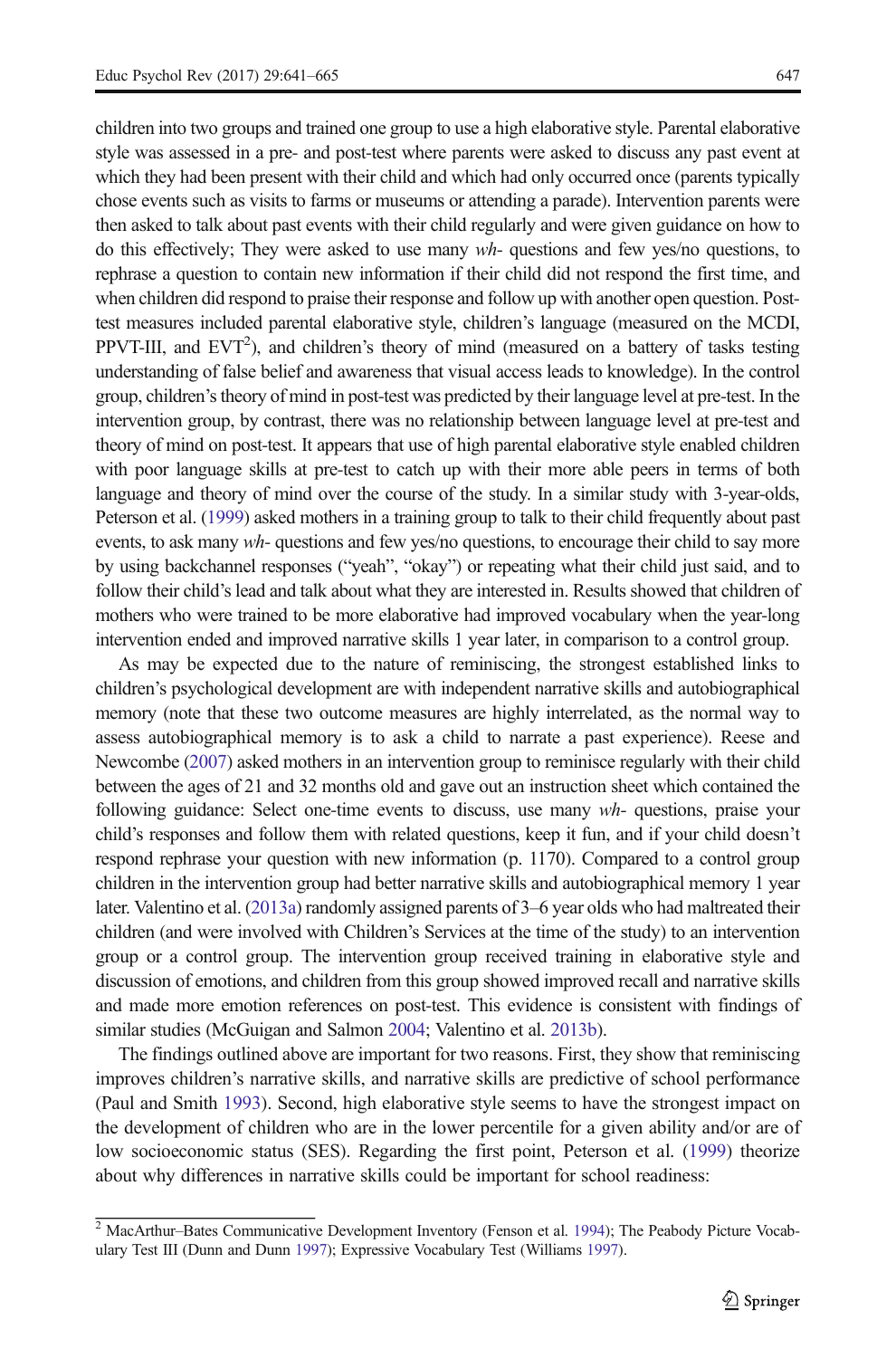Although children from some backgrounds enter school with pre-existing knowledge of the type of narrative structure that is valued in school, children from other backgrounds often do not […] Such mismatches between children's pre-existing narrative skills and the discourse requirements of school mean that some children have greater difficulty understanding and meeting their teachers' demands (pp. 50–51).

This idea—that children differ in their experience of the type of narrative that school demands could explain some of the developmental impact of elaborative style and reminiscing and why reminiscing appears to have unique predictive utility compared to, for example, story book reading (Reese et al. [2010\)](#page-23-0). Whereas reading a story book is largely a discrete activity, a brief departure from real-world concerns and personal accountability, reminiscing about past events foregrounds accountability, the verifiability of events, and embeds these things in a framework intricately linked with the child's sense of self and agency. It is just these qualities that represent the type of narrative prioritized in the school environment, where there is a central concern with truth and falsehood and explaining and justifying one's own and others' actions, feelings, and perspectives.

Regarding the impact of reminiscing on children from low SES backgrounds or in a lower percentile for a given ability, results from a study by Cain [\(2004](#page-21-0)) are particularly informative. Cain assigned children to high or low elaborative style conditions which were delivered by an experimenter rather than a parent. Children then told their own narratives in two conditions: one in which they could draw while telling their story, and one in which they could not. Low SES children's narrative skills were stronger if they had been assigned to a high elaborative experimenter and were also stronger in the draw-and-tell condition compared to the tell-only condition. A number of important conclusions relevant to early childhood settings can be drawn from Cain's study. First, it shows the potential utility of narrative supports, such as drawing and photos, in engaging children in reminiscing activities. These kinds of materials are prevalent and widely used in early childhood settings. Secondly, it shows that reminiscing does not need to occur with a parent for it to have an impact and that even limited exposure to a particular elaborative style can have an effect. Having argued the developmental significance of elaborative style in parent–child reminiscing and the potential of reminiscing experiences to have a positive impact on children's development if led by adults other than parents, we now present the limited research that has investigated these specific forms of conversation (or similar) in early childhood settings.

#### Research on Reminiscing and Elaborative Style in Early Childhood Settings

Research has shown that attendance at early childhood settings helps to narrow the divide between high and low SES children (Siraj‐Blatchford et al. [2008](#page-23-0)) and that it is the processes of engagement teachers use, rather than the structural organization of the early childhood settings, that explains this (Hall et al. [2013](#page-22-0)). The research on parent–child reminiscing presented in the previous section has therefore important implications for early childhood research and practice. Educators in early childhood settings have multiple opportunities to reminisce with the children in their care as they spend long hours with them and generate a wealth of photos, drawings, and other narrative supports as part of documentation practices that are common in the early years curricula. Despite the multiplicity of opportunities to reminisce as well as structured experiences within the day for children to recount experiences, there is surprisingly limited research on the attributes of educator talk as they remember significant events with children in their care.

Carr ([2011](#page-21-0)) is one of the few researchers to identify the potential significance of reminiscing in early childhood contexts. In a year-long action research study in nine early childhood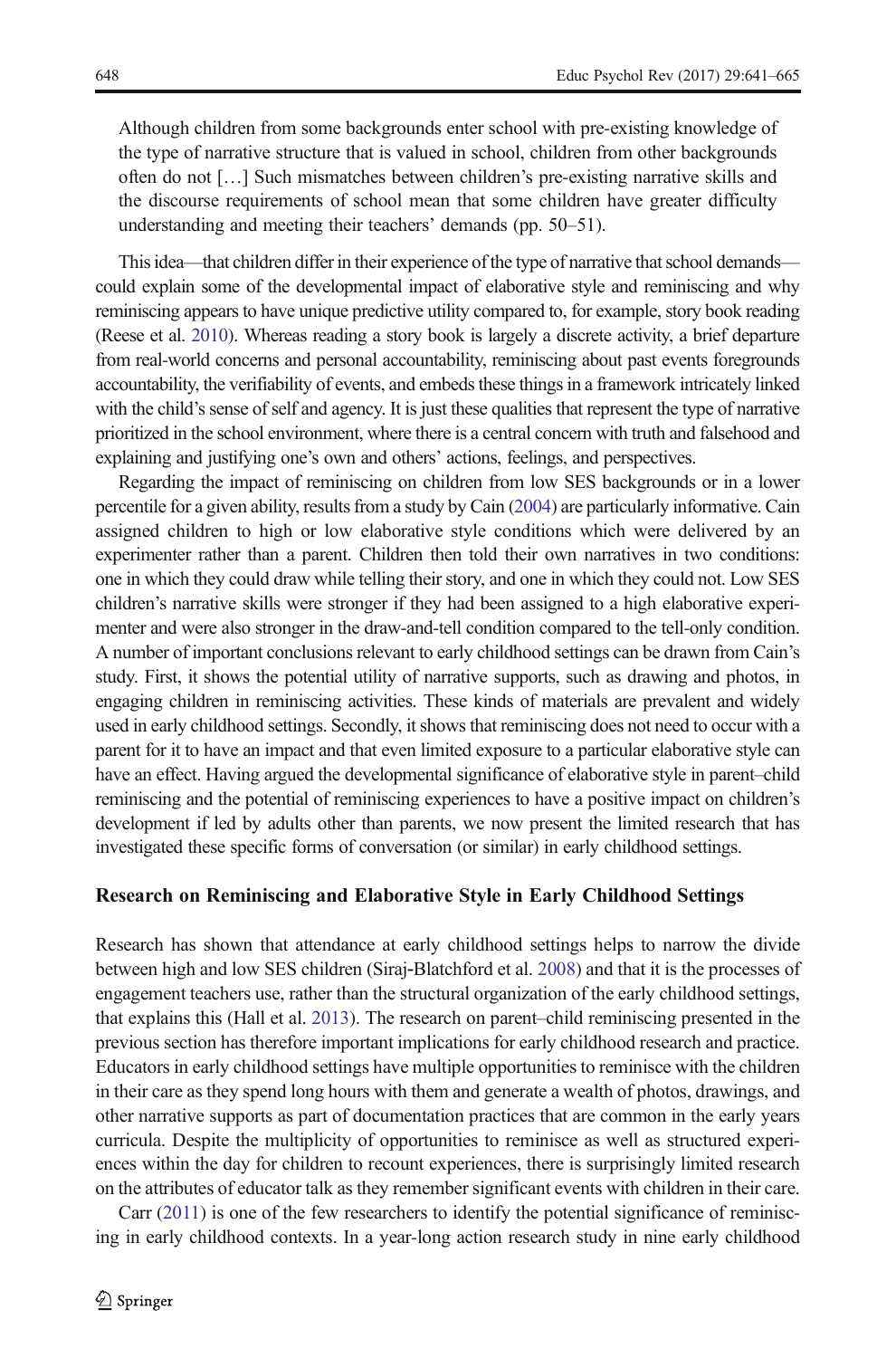settings, Carr ([2011\)](#page-21-0) looked at how educators and children co-narrate instances of learning. During the project, teachers instigated children's recall of learning experiences with prompts such as "Remember last time" or "How did you learn to do that?" (p. 260). Carr found that the most successful and engaging co-narrations tended to exhibit the following features: The adult appeared genuinely interested in the conversation; the conversation was co-authored with both adult and child taking an important and active role; and the adult tended to make links with personal aspects of the child's life, hobbies, expertise, family etc. Carr emphasizes the value of such practices in the early years:

teachers too could engage in elaborative reminiscing – revisiting and reviewing – conversations with children, in order for children to expand their views about learning in general, to make meaning of the educational purpose in this place, and to construct self-stories about being a learner (p. 260)

Though informative, Carr's study is primarily qualitative and very different from the parent–child research into reminiscing, which has focused on the close micro-level analysis of adult–child dialog on an utterance-by-utterance basis in order to determine parental variance in elaborative style and associated developmental outcomes (see point 2 of our argument).

With a closer focus on micro-level analysis, Rosemberg and Silva ([2009\)](#page-23-0) looked at naturally occurring teacher–child dialog in seven kindergartens on the outskirts of Buenos Aires, Argentina, with a focus on children's learning of concepts. The contexts of teacher– child dialog included "symbolic games, stories of personal experiences, collaborative reconstruction of stories, and riddle games" (p. 576). Though their research did not have a strict focus on elaborative forms of reminiscing, they identified a number of important conversational strategies; teachers used that facilitated children's conceptual development, including "recontextualization," which is defined as "retrieving what the child says, reformulating it, and including it in a different context" (p. 574). They view the teacher's adoption and reformulation of the child's statements in this way as both a means of maintaining the interaction by providing continuity and as a means of refining and developing children's conceptual understanding: "These interaction situations also promote cognitive development to the extent that children are led along a gradually finer discrimination definition and characterization of concepts" (p.581). Their study shows how teachers reframe and re-contextualize (or, sometimes, de-contextualize) children's statements and how this promotes children's engagement and conceptual development. Significantly, these findings reflect some important features of high elaborative style—specifically evaluations, which involve repeating what the child has said and/or paraphrasing it, and *elaborations*, which involve taking the child's statement and expanding upon it. Indeed, Rosemberg and Silva ([2009](#page-23-0)) even point out that many of the interactions they analyzed involved the joint recall of personal experiences, for example the following:

2.1. T: pero, ¿con qué prepararon esas estrellitas? "but, what did you prepare those little stars with"?

2.2. C: con la cosa de estrellita. "with the little star thing".

2.3. T: ¿qué son las cosas de estrellitas? "what are the little star things"?

2.4. C: esas cositas que se marcan. "those little things that make the shapes".

2.5. T: moldes se llaman esos. "they are called molds".

2.6. C: moldes. "molds".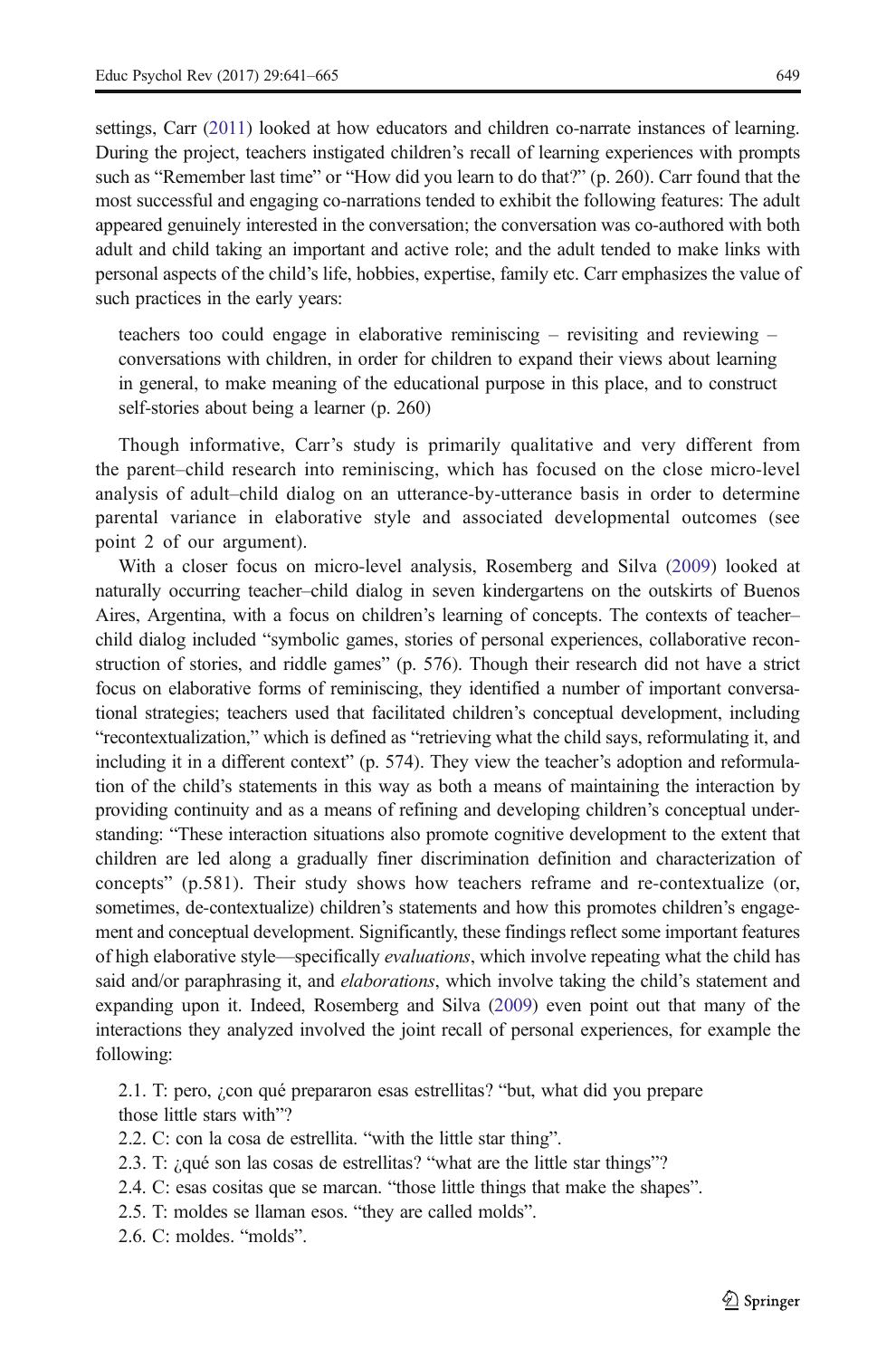2.7. T: que sirven para marcar y cortar ¿no?, ¿usaron moldes? "they are used to shape and cut, aren't they? Did you use molds"? (Rosemberg and Silva [2009,](#page-23-0) p.577)

These two examples show that reminiscing can occur in early childhood settings and suggest potential ways in which some of the established features of high elaborative style may be impacting on children's cognitive development in this context. However, there are also important differences between reminiscing in the home and early years contexts which need to be considered. Research has identified a relationship between elaborative reminiscing and mother–child attachment; more securely, attached dyads include mothers with higher elaborative style (Fivush and Vasudeva [2002](#page-21-0)). In the home context, elaborative reminiscing may depend upon and contribute to the attachment relationship between mother and child. Also, reminiscing in an early year context may involve more discussion of non-shared rather than shared experiences. There is some evidence that when mothers and children reminisce about non-shared experiences there could be negative effects on children's memory for those events, as parents introduce misinformation about what they believe happened (Kulkofsky et al. [2008;](#page-22-0) Sun et al. [2016](#page-23-0)).

Therefore, because of the importance of mother–child attachment and the focus on shared experiences, it is possible that reminiscing does not play as important a role in an early years setting as it does in the home setting, but this remains an open question worthy of empirical investigation. And while attachment relationships with teachers are unlikely to be as important as those with parents, there is a body of research highlighting the ways in which children form attachments to teachers and how those attachments relate to children's success in educational environments (Commodari [2013](#page-21-0); Leaner and Kruger [1997;](#page-22-0) Mitchell-Copeland et al. [1997](#page-22-0); Raikes [1993](#page-23-0)). One way in which research into elaborative reminiscing in preschool could be important is as a way for us to understand how teachers create and maintain effective and supportive relationships with the children in their care. Indeed, in their report on the 50 case studies of 3 to 16-year-olds that were conducted as part of the Effective Provision of Pre-School, Primary and Secondary Education research project, Siraj-Blatchford et al. [\(2013\)](#page-23-0) identified that at-risk children who had a good quality bond with a teacher were more likely to succeed in school. Furthermore, there are many experiences that teachers and children share—learning events, play events, emotional experiences—which could provide ample material for teacher–child reminiscing. If research suggests that reminiscing about shared experiences is indeed crucial in order for reminiscing to have its positive effects on child development, then that in itself is useful information for developing teacher practice and training, and teachers will not be short of shared experiences to draw upon as topics for conversation.

In this section, we have shown that there is much that remains unexplored about the potential role of reminiscing and elaborative style in the early years, including the range of contexts, topics, and, importantly, the variance in educators' elaborative style. As we argue, one reason for the paucity of research in this area can be the fact that reminiscing is not an explicit learning activity with any obvious instructional goal. Indeed, the mechanisms identified in the research into parent–child reminiscing appear to be largely implicit in nature, improving child outcomes through the subtle modeling of generalizable skills and ideas (such as social understanding, language, memory, and self-concept) in the act of joint-memory construction (Fivush and Haden [2005](#page-21-0); Goodvin and Romdall [2013](#page-21-0); Haden and Ornstein [2009\)](#page-22-0).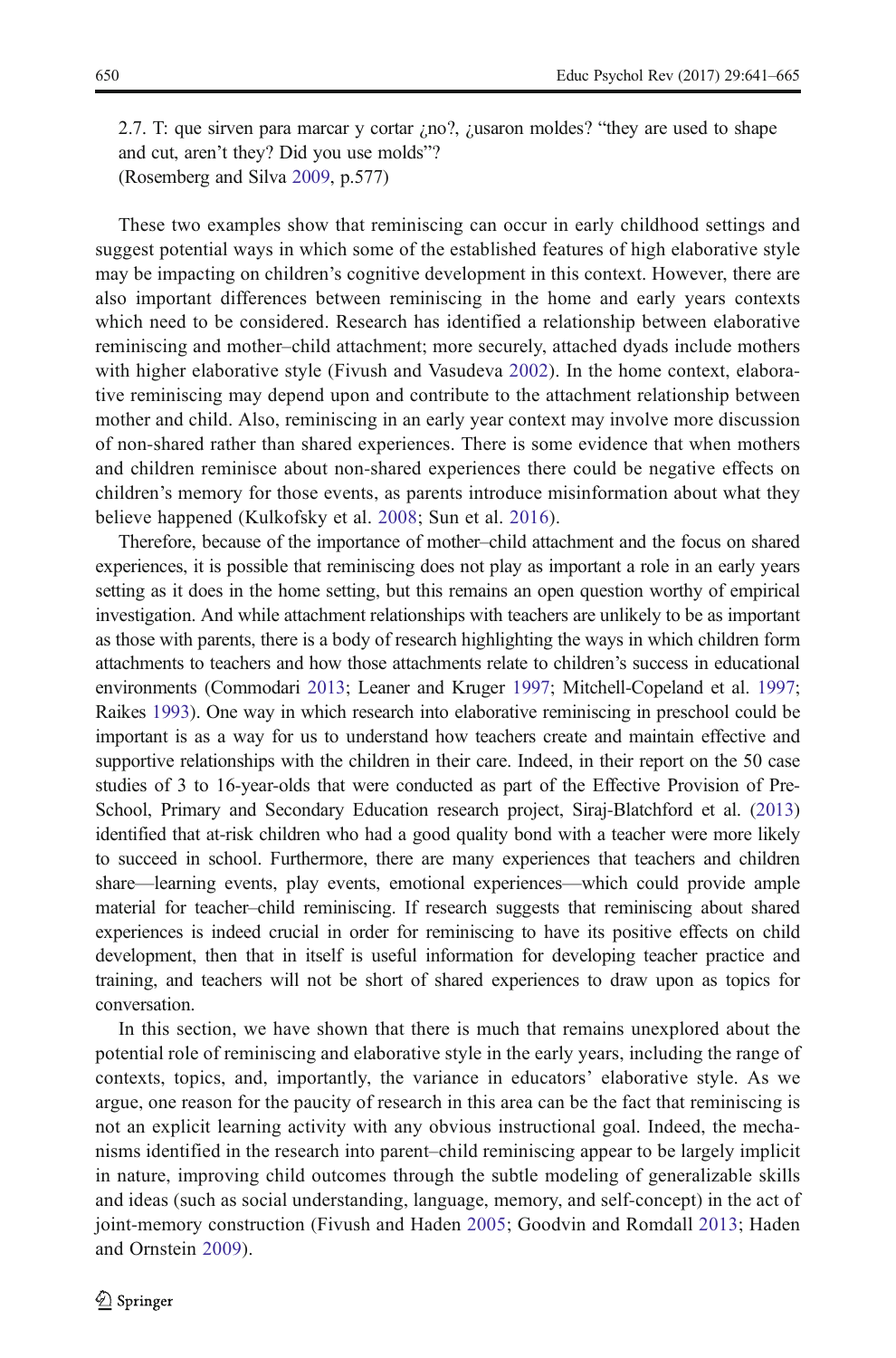### <span id="page-10-0"></span>Research on Educator–Child Dialog in Early Childhood Settings

Given the scarcity of research specifically addressing elaborative forms of reminiscing in early childhood settings, we present here an overview of what researchers have discovered about adult–child dialog in this specific context. Through the presentation of empirical evidence, we show that the majority of research in this area has been focused on explicit learning situations and macro-level analyses which categorize interaction episodes or styles in a broad, qualitative manner. While these explicit and macro-level approaches are no doubt valuable, they cannot capture the full range and scope of learning mechanisms and developmental trajectories of relevance for early childhood practice. This is because, as the adult–child reminiscing research indicates, some important learning mechanisms may be implicit and/or only detectable through micro-level analysis. Once we have outlined this macro/micro and explicit/implicit distinction, we will, in "[Comparing analytic approaches: Elaborative style and](#page-14-0) 'sustained shared thinking'" section, illustrate the differences in detail by comparing an elaborative style approach to that used in research into sustained shared thinking—an important concept for early childhood adult–child interaction that exemplifies the field's focus on explicit macro-level analyses. In doing so, we acknowledge that there are a number of important dialogic features identified in research with older children which reflect important features of elaborative style or reminiscing. This includes open questions (Albanese and Antoniotti [1997](#page-20-0)), reformulations and elaborations in teacher talk (Cullen [2002;](#page-21-0) Gillies and Khan [2008](#page-21-0); Lee [2007](#page-22-0); Roediger and Pyc [2012](#page-23-0)), affirming or repeating a child's utterance to incorporate it into a shared discourse (Cullen [1998;](#page-21-0) [2002](#page-21-0)), and the use of memory-rich language (Coffman et al. [2008;](#page-21-0) Grammer et al. [2013](#page-21-0)). However, as mentioned previously, our focus is exclusively on the 0 to 5 age range, where reminiscing and elaborative style in parent–child interactions has demonstrated positive impact on children's outcomes.

#### The Need for Micro-Level Analysis

As in reminiscing research, where adults can be classified based on their level of elaborativeness, research into adult–child interaction in early childhood settings has developed tools for classifying educators based on their *interaction style*, with the aim of understanding how educators differ in the way they engage with and guide children and suggest whether these differences have developmental implications. One of the most widely used approaches is to classify teachers using observational tools where researchers record instances of specific behaviors established as representative of different interaction or instructional styles (Ciucci et al. [2015](#page-21-0); Howes and Smith [1995](#page-22-0); Kontos and Wilcox-Herzog [1997;](#page-22-0) Mahoney et al. [2004](#page-22-0); Zinsser et al. [2014](#page-24-0)). A widely used observational instrument in early childhood is the Classroom Assessment Scoring System (CLASS; La Paro et al. [2004\)](#page-22-0). This measure assesses teachers' interaction styles in three domains (emotional support, classroom organization, and instructional support) sub-divided into ten dimensions operationalized on a 7-point likert scale. As an example, research by Curby et al. ([2009](#page-21-0)) found that CLASS ratings of "emotional support" from teachers predicted children's phonological awareness and reading ability. Although this is a useful finding, in the CLASS coding scheme "emotional support" encompasses whether interactions have positive or negative tone, how responsive teachers are to student needs, and how far teachers support student autonomy and individual expression. Such a construct, therefore, is very broad and does not provide any details of the specific types of dialog or actions that are most developmentally significant. Indeed, "emotional support" may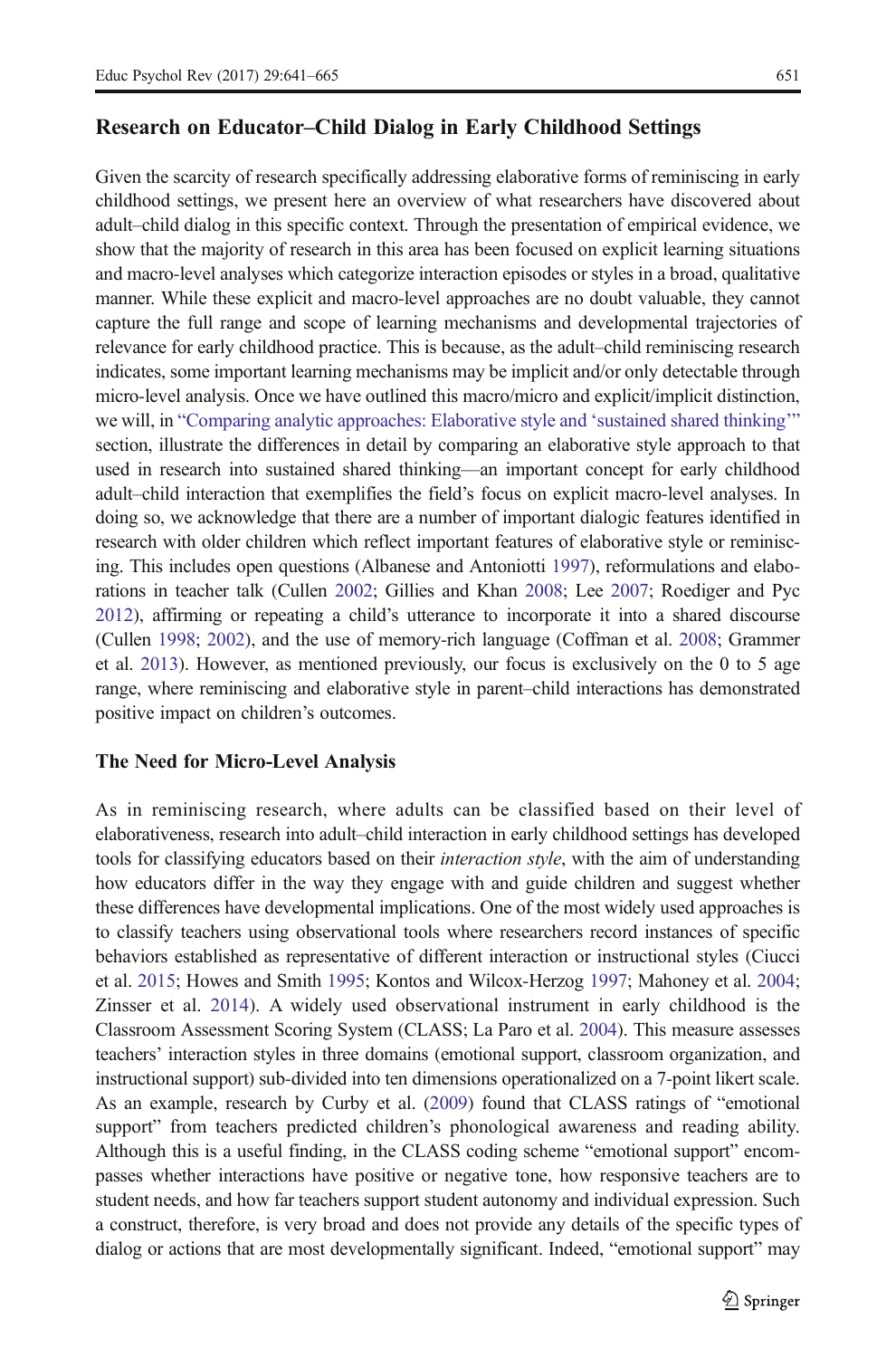well encompass acts of reminiscing and the teacher's elaborative style, and it could even be that reminiscing explains some of the predictive value of "emotional support" for children's reading skills. Another similar tool used to assess interaction styles is the Teaching Styles Ratings Scale, which includes a measure of elaborativeness (De Kruif et al. [2000](#page-21-0)). In this scale, elaborativeness is understood as the teachers' ability to "expand on children's engagement without eliciting behavior" (p. 252). Although this is conceptually similar to the elaborative utterances and elaborative style identified in reminiscing research, it is broader as the scale only involves rating the frequency with which teachers show evidence of elaborativeness on a 7-point likert scale ranging from "never" to "most of the time." In a study classifying early childhood educators based on their interaction patterns, De Kruif et al. ([2000](#page-21-0)) found that the most significant difference was between teachers who were controlling/ directive and those who were more elaborative, and the authors suggest that teachers should be trained to be more elaborative in order to keep children more engaged. In this and other studies (e.g., Grande and Pinto [2009\)](#page-22-0), "elaborativeness" ratings from the Teaching Styles Ratings Scale are linked positively to learning, engagement, and outcome measures. However, De Kruif et al. [\(2000\)](#page-21-0) qualify the findings of their study in the following way:

Although of critical importance, these findings do not provide much information about the nature and complexity of teacher–child interactions. In fact, researchers have only begun to investigate the specifics of teachers' interaction behaviors (what teachers do and say to get children engaged) in early childhood classrooms (p. 248)

Although it is clear that teachers in early childhood settings vary in the extent to which they exhibit and utilize elaborative behaviors with children and that educator elaborative behaviors are positively linked to children's outcomes, it is unclear what the specific types of elaborative behavior are and the role they play—and specifically, for this article, it is unclear whether the use of elaborations in the reminiscing context is as developmentally significant in early childhood settings as it has been found to be in home settings. Most significantly, as we have stated, it appears that no studies have determined the elaborative style of educators during reminiscing in a pre-school setting, even though this specific manifestation of elaborative behavior in dialog has been extensively studied in mother–child interactions and linked to important developmental outcomes. Therefore, broad assessment tools like CLASS and the Teaching Styles Ratings Scale can give us an indication of the types of interaction that are important for children's learning and suggest that educator elaborative behaviors are important for children's development, but they fail to capture the contribution that specific forms of dialog and the subtle nuances of interaction may be making.

A significant issue is the limited translation of these findings into educators' professional development tools. Results from these studies are not easily applied to educational practice because they lack specifics—how do teachers instigate an episode of "sustained shared thinking," an "elaborative" interaction, or offer appropriate "emotional support?" As Siraj‐Blatchford et al. ([2008](#page-23-0)) point out, research often fails to translate into classroom practice if the guidance is too vague and does not offer concrete examples and materials for teachers. To progress from an understanding of what makes an effective early childhood setting to professional development programs that can make all early childhood settings more effective, we need to investigate interaction and dialog on a more specific, utterance-by-utterance level.

To illustrate the contribution of micro-coding analysis at group level, relevant to educational settings such as daycare, we refer here to a study by Fivush et al. [\(2009\)](#page-21-0) investigating families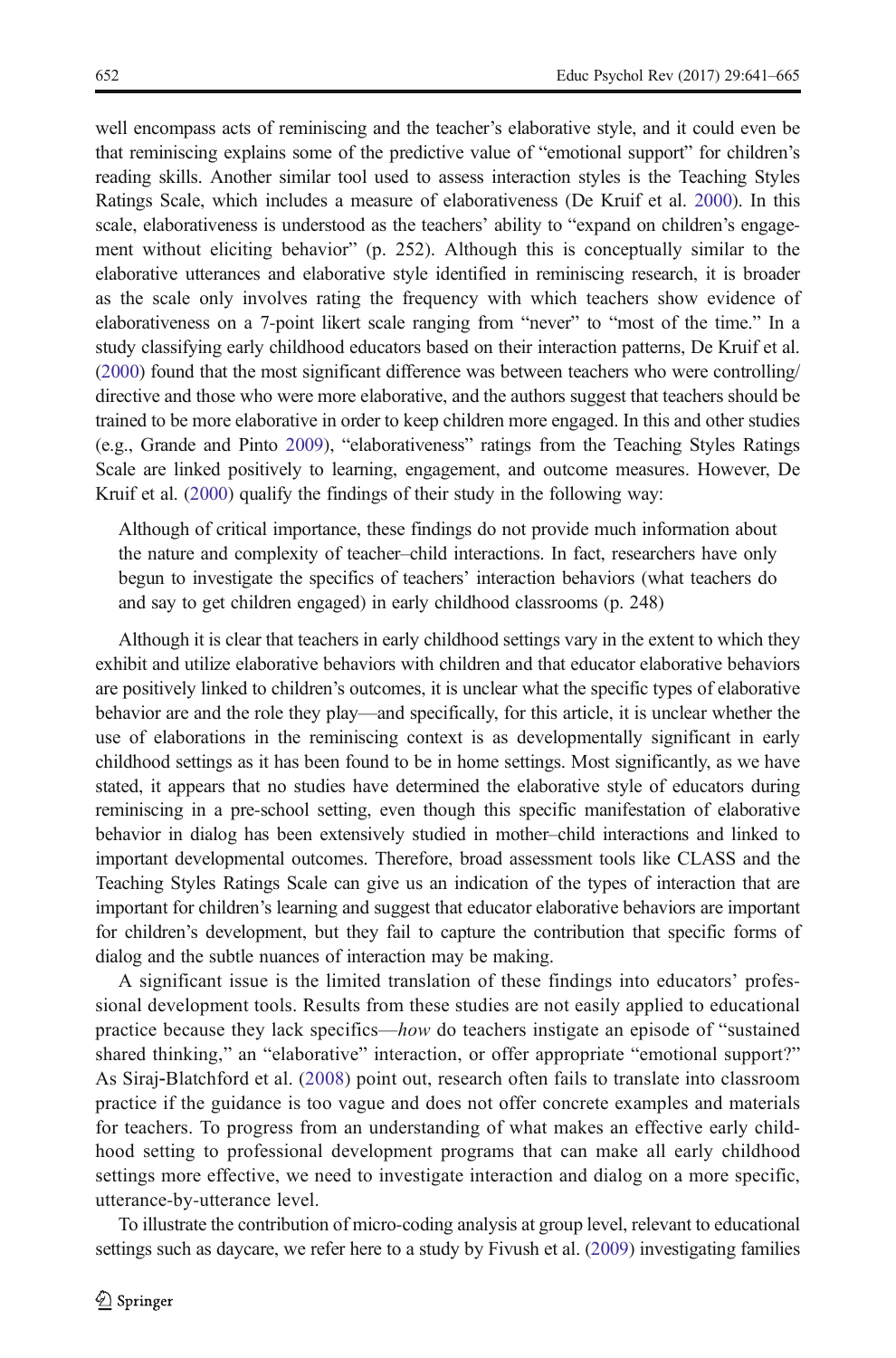reminiscing about emotions and relationships with children's well-being. Although the study involved 9 to 12-year-old children rather than preschool children, it is nonetheless important to the argument. In their introduction, the authors point out that the discussion of emotions could have positive or negative effects on child well-being; perhaps talking about emotions helps children learn to process and deal with emotional challenges, but, conversely, perhaps it encourages children to dwell on their emotions and problems, a behavior that can have negative consequences for well-being (Lyubomirsky, Caldwell, and Nolen-Hoeksema [1998](#page-22-0); Lyubomirsky [2001\)](#page-22-0). The results suggested something more complex than either of these hypotheses, and it was the micro-coding of the data on an utterance-level that enabled the authors to identify this complexity. The utterance-level coding allowed for the discrimination of relationships between variables at different levels—in terms of the whole family unit, in terms of the contribution of each parent, and in terms of the contribution of each type of utterance. As the authors summarize:

Previous micro-coding of just the emotional content of these conversations indicated that families that, as a whole, expressed and explained emotion when reminiscing about negative events are related to higher self-esteem and social competence […] when divided by gender, maternal expressions and explanations of emotions are related to higher child emotional well-being, but paternal expressions and explanations of emotions are related to lower child well-being […] Here, we extend these results in finding that maternal elaborations and evaluations on the factual aspects of events are related to higher well-being, but paternal elaborations, evaluations, and repetitions of emotional aspects of negative events are related to lower child well-being. (p. 228)

This study demonstrates a number of important points for our argument. First, it shows that it is possible to code elaborative style in group contexts. Second, it shows that if elaborative style is coded on an utterance-by-utterance basis, it is possible to make conclusions about the contributions of different participants and different types of utterance in group dialog. Finally, it indicates that reminiscing and elaborative style have a complex relationship with child outcomes that can vary depending on the age of the children, gender of participants, and the type of event being discussed. Global coding of such interactions may obfuscate or simplify some of this complexity in a way that could impede our understanding of some important developmental processes. As Fivush et al. [\(2006\)](#page-21-0) point out:

It is possible that the concept [of elaborative style] as it exists in the literature is too global, and that different types of elaborations have different effects on different child outcomes […] Researchers need to […] examine maternal elaborations in a more finegrained fashion to begin to tease apart the developmental story.

While reminiscing research has primarily adopted an utterance-level approach to coding, many studies have used a global assessment of elaborative style (Laible [2004;](#page-22-0) Zaman and Fivush [2013\)](#page-24-0) and a global approach has been effective in elucidating the relationship between elaborative style and children's well-being and socioemotional development (Laible [2011](#page-22-0); Laible and Song [2006\)](#page-22-0). Consequently, we are not arguing here that the global coding of adult– child interactions does not have value, but rather that it is an error to conceive of global coding and utterance-level coding as different ways of achieving similar results. There are likely to be real differences between the two approaches in terms of types of developmental mechanisms, they elucidate and the ways in which they can provide practical pedagogical guidance that will help develop effective early years practice and teacher education.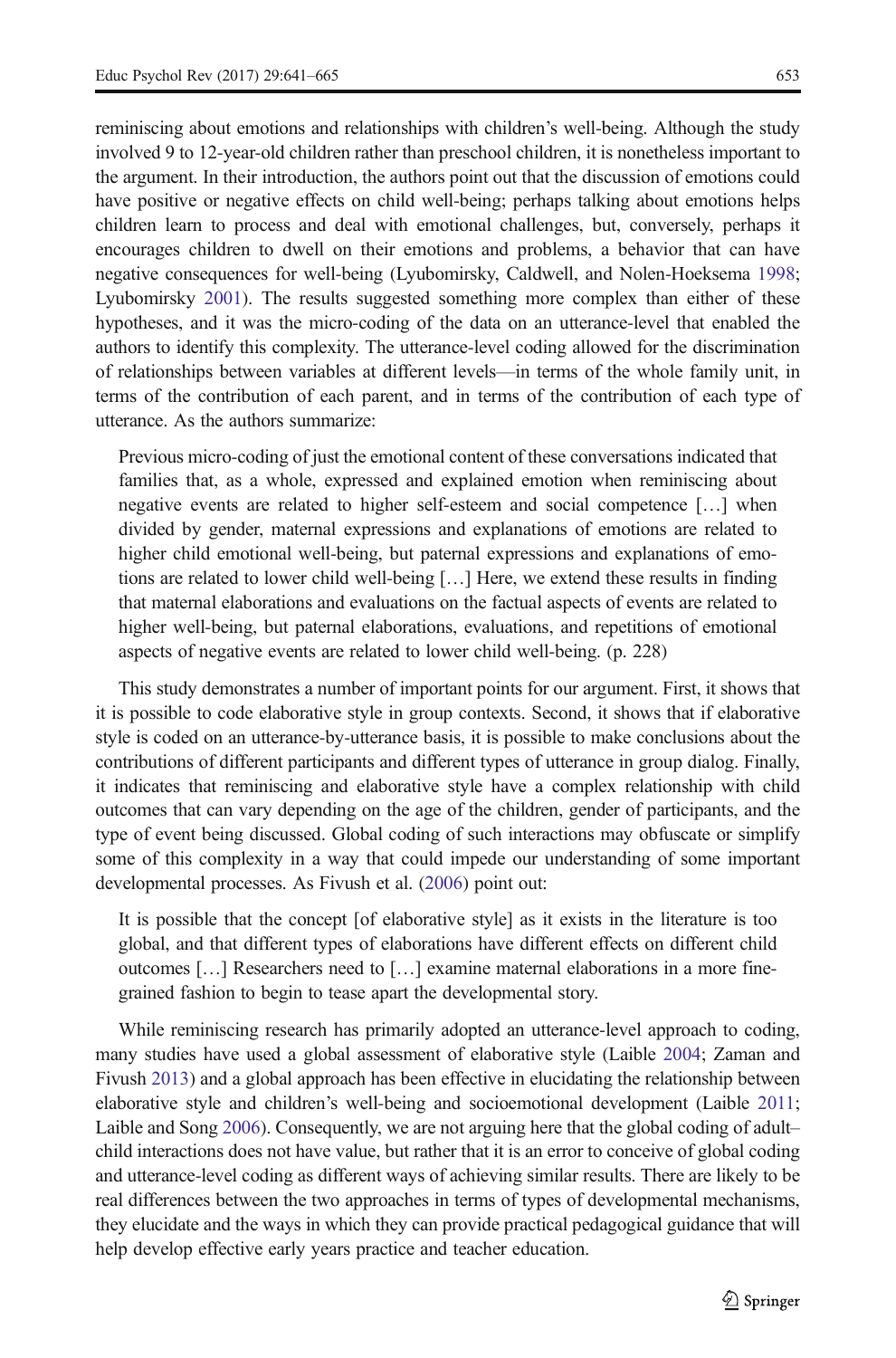We now turn our attention to the opportunities that coding systems developed within parent–child reminiscing research can provide to enhance our understanding of implicit learning mechanisms taking place in early childhood settings. We know that much of school-age education research has focused on explicit learning situations, and, indeed, it seems that it is through such situations that a great deal of the important learning takes place for school-age children. In preschool, however, many of the developmentally significant mechanisms are likely to be implicit, occurring via interactions that have no outward semblance of being a learning activity. In addition to play, reminiscing about the past is one such example.

### The Need for Exploring Implicit Learning Mechanisms Resulting from Educator-Child Dialog in Early Childhood Settings

Research focusing on the nature of educator–child talk in early childhood settings has mostly focused on explicit learning experiences. As an example, we will consider a collection of studies that have looked at the detail of dialog in terms of the kinds of questions teachers ask children. Siraj-Blatchford and Manni [\(2008\)](#page-23-0) analyzed 400 h of naturally occurring dialog between staff and children in preschool settings and found that open-ended questions questions with no single right answer—encouraged children to think and respond in an individual way and were more likely to lead to developmentally significant episodes of sustained dialog in reference to specific concepts. Other studies looking at early childhood teacher dialog have focused on questions and also found open questions to be particularly important for children's learning (Gjems [2010](#page-21-0); McInnes et al. [2013](#page-22-0)). Interestingly, as we present in "[Introduction](#page-0-0)" section, the asking of open-ended questions has also been identified as an important aspect of elaborative style (Haden and Ornstein [2009](#page-22-0)).

However, Bateman [\(2013](#page-21-0)) points out that many studies looking at teacher's questions in early childhood settings omit potentially important aspects of dialog because they focus strictly on explicit learning components of the interaction, such as task-focused questions, evaluation of responses and feedback, and neglect other structural aspects of dialog that may be playing a more implicit developmental role, such as, for example, how teachers respond to children's answers, or the repetition of children's statements by a teacher (features which were identified as important by Rosemberg and Silva ([2009](#page-23-0))). Indeed, Bateman claims that the lack of focus on specific structural aspects of interaction and dialog is a significant omission for educational research: "it is imperative to investigate how teachers implement teaching and learning through particular conversational structures […] in order to inform future practice" (p. 277). This overemphasis on the explicit teaching aspects of dialog can result in guidance for teachers that ignores the child's role in the conversation—for example, the suggestion for teachers to use as many open-ended questions as possible could result in "a barrage of questions similar to an inquisition" (Bateman [2013](#page-21-0), p. 286). Bateman therefore argues for the existence of an important connection between implicit learning and the micro-analysis of structural features of the conversation. She suggests that analyses which explore the structure of interaction on an utterance-by-utterance basis can help to uncover these more implicit developmental mechanisms and generate a more complete set of guidance for early childhood practitioners.

As presented in "Parent–[child Reminiscing](#page-3-0)" section, reminiscing research uses an elaborative style coding system that classifies all utterances, and through this it has identified certain conversational strategies that have no explicit focus on learning but are nevertheless associated with high elaborative style and positive learning outcomes for children. This includes, for example, the repetition by an adult of the last thing a child has said, and the extent to which an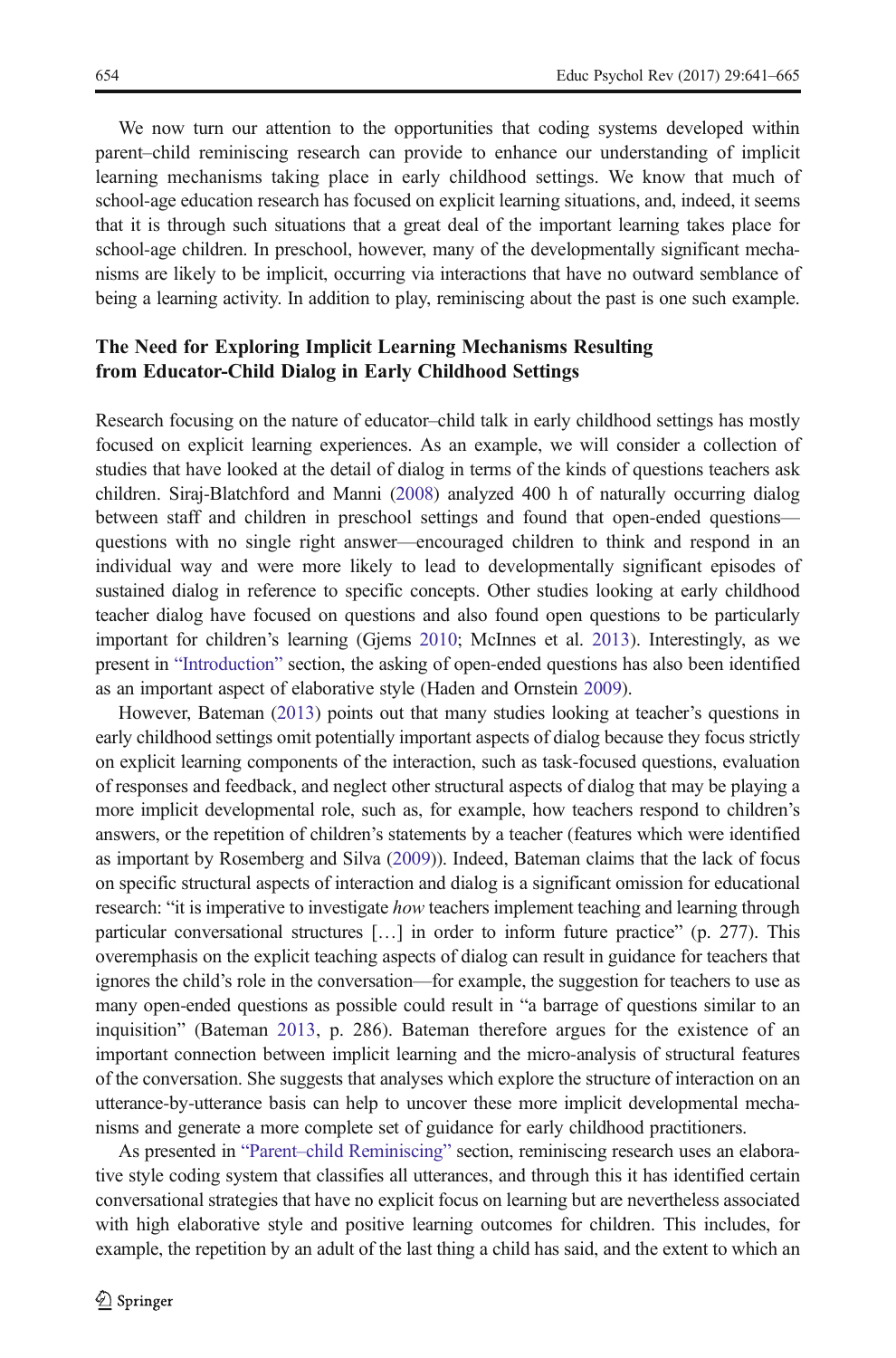<span id="page-14-0"></span>What emerges from the extant literature is that research into reminiscing in early childhood settings is long overdue, and we will outline some suggestions for an appropriate research agenda in "[Future Research Directions](#page-18-0)" section. First, however, we will turn to the third (and admittedly more speculative) part of our argument. In the next section, we propose that the technique of elaborative style analysis taken from reminiscing research could be extended and transferred to the investigation of educator–child conversations in situations other than the reminiscing of past events. We base this assumption on the fact that many of the qualities that elaborative forms of reminiscing captures, such as open questions, repetitions, and elaborations (extensions) of what children say, have been identified as indicators of good quality early childhood teacher talk at the episode level.

In order to support our assumption, we compare the micro-level analytic approach that is typical of the parent–child reminiscing research to the criteria used by Siraj-Blatchford and colleagues to identify episodes of "sustained shared thinking," a type of talk that has been extensively researched and shown to predict positive child outcomes (Siraj et al. [2015](#page-23-0); Siraj-Blatchford et al. [2003](#page-23-0); Sylva et al. [2004\)](#page-23-0).

### Comparing Analytic Approaches: Elaborative Style and "Sustained Shared Thinking"

#### Elaborative Style in Non-Reminiscing Contexts

It is possible that reminiscing is a uniquely important context for elaborative dialog to exert its developmental impact. Reese and Newcombe [\(2007\)](#page-23-0) claim that reminiscing may have such a strong relationship with memory outcomes because a coherent narrative is encoded and retained better than isolated comments during the event itself. Taumoepeau and Reese ([2013](#page-23-0)) theorize that because "talk about the past focuses solely on communication about mental states (i.e., memories), it is a potentially powerful conversational tool for informing children's growing understanding of mind" (p. 389). Based on theories such as these about the importance of the reminiscing context, and the extant research into elaborative reminiscing, our main argument in this article is that investigating elaborative talk during reminiscing in early years settings is an important priority for research. However, there is some evidence that elaborative style may be important beyond the reminiscing context.

Hedrick et al. [\(2009\)](#page-22-0) carried out an experimental study looking at the effects of elaborative conversation during and after a camping trip with 3 to 6-year-old children. Importantly, for our present argument, the different levels of elaborative talk were delivered by researchers rather than parents. Children were assigned to one of four conditions: High elaborative talk during and after the trip, low elaborative talk during and after the trip, high elaborative talk during the trip but low elaborative talk after, or low elaborative talk during the trip and high elaborative talk after. In the high-elaborative conditions, the researcher asked many wh- questions, made links between aspects of the trip and children's prior knowledge and experience, and praised children for their contributions. When questioned about the trip, 3 weeks later, the children who experienced high elaborative talk both during and after the trip recalled the most information. Interestingly, however, the authors found that it was the high elaborative talk during the event that had the strongest effect on children's recall, suggesting that elaborative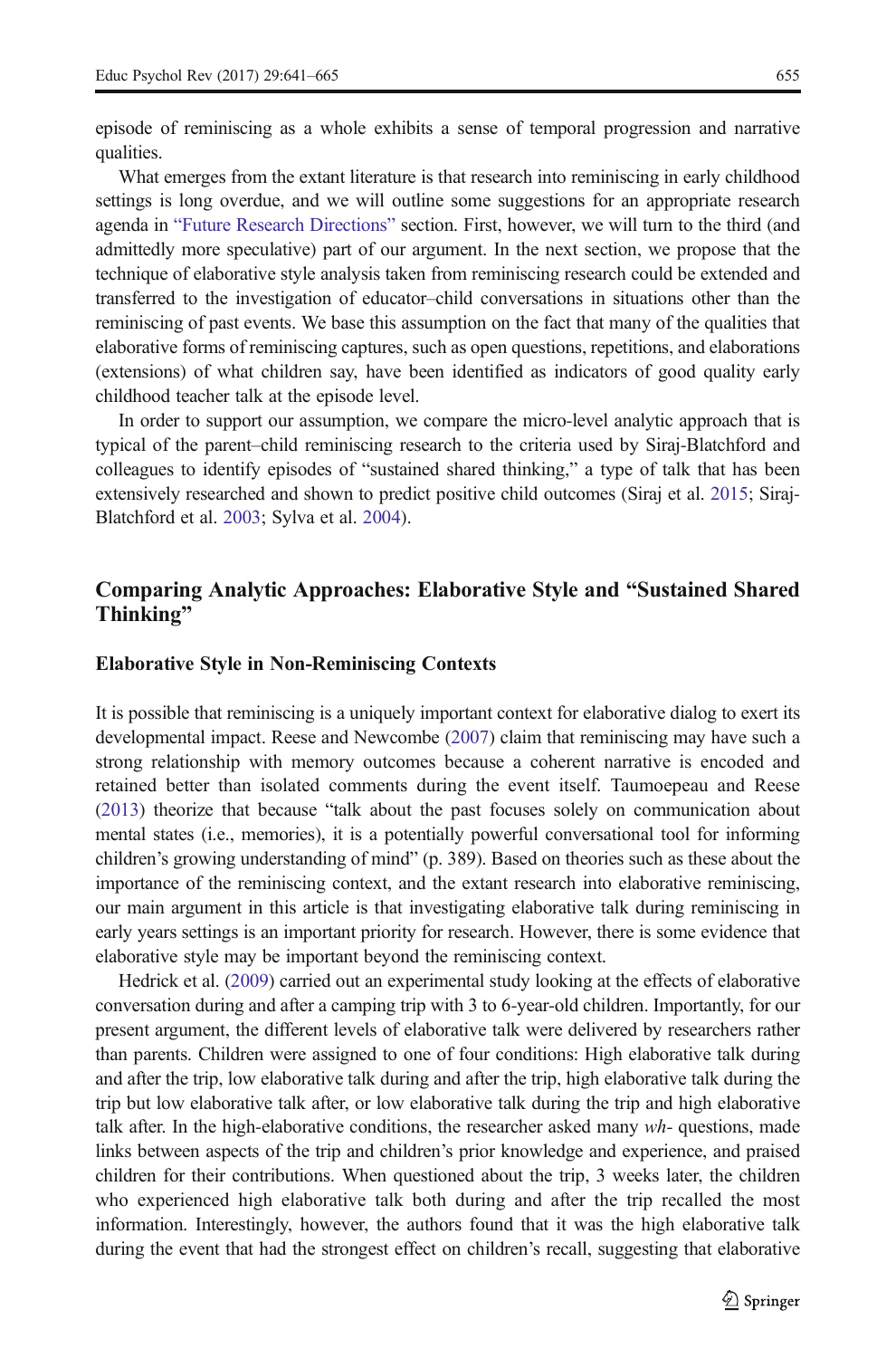talk plays a role in the initial coding of events as well as in their later reconstruction. Based on these findings, Salmon and Reese ([2015](#page-23-0)) state that it is likely that parents who are more elaborative in reminiscing are also more elaborative during the original events.

Given that we do not yet understand the extent to which elaborative style plays an important role in non-reminiscing contexts, but we do know that broad assessments of "elaborativeness" (such as from the Teaching Styles Ratings Scale) predict some important child outcomes, our secondary argument is that the utterance-level analysis of elaborative talk in a variety of nonreminiscing contexts could help elucidate some important mechanisms of developmental change. We will now look at how this idea could be applied to an important construct for early years education: sustained shared thinking.

#### Elaborative Style and Sustained Shared Thinking

We have selected sustained shared thinking as suitable analytic unit of comparison not only because it shares common ground with elaborative style analysis but also because of its status as a construct identified in large-scale research as being developmentally significant. The importance of sustained shared thinking is reflected in research which has identified extended adult–child interaction as one of the most important predictors of emergent literacy in early childhood settings (Dickinson [2006](#page-21-0)). Our point is that the use of an elaborative style analysis offers an approach to the study of adult–child interaction which, similarly to sustained shared thinking, does not confine itself to the study of one facet of interaction, but can potentially reveal some important developmental trends that occur across many types of adult–child interaction. Furthermore, because as an analytic approach elaborative style research is not constrained by subject or type of interaction (despite its history as a tool used primarily—though not exclusively—to analyze reminiscing interactions), it presents a means of comparing interactions with different contexts, styles, and content. As we will see, although sustained shared thinking can characterize many diverse developmentally significant interactions, the fact that it involves no utterance-by-utterance analysis and focuses on explicit learning contexts limits its usefulness in some important ways.

The sustained shared thinking construct was developed as part of the EPPE and REPEY studies which involved a large-scale assessment over 5 years of approximately 3000 children attending 141 English preschools (Siraj-Blatchford et al. [2003](#page-23-0); Sylva et al. [2004](#page-23-0)). The authors used children's outcomes to identify what they labeled "excellent" preschools, and they then conducted a further investigation into what features of these preschools could explain their effectiveness. They found that in the excellent preschools, there was significantly more "sustained shared thinking" than in the lower ranked settings. Furthermore, they state that "Our investigations of adult–child interaction leads us to believe that periods of 'sustained shared thinking' are a necessary prerequisite for excellent early years practice" (Sylva et al. [2004](#page-23-0), p.36). The idea of periods of sustained adult–child interaction playing a crucial role in children's learning and development clearly reflects the findings of reminiscing research, particularly as the authors included "extend a narrative" in the range of activities sustained shared thinking encompasses. It is useful, therefore, for us to look in more detail at how sustained shared thinking is defined and analyzed, in order to see the extent of overlap with an elaborative style analysis in terms of definition, operationalization, and presentation.

In defining sustained shared thinking, Siraj-Blatchford et al. [\(2003\)](#page-23-0) first exclude "social" features of interaction, including encouragement, behavior management, and talk "which is not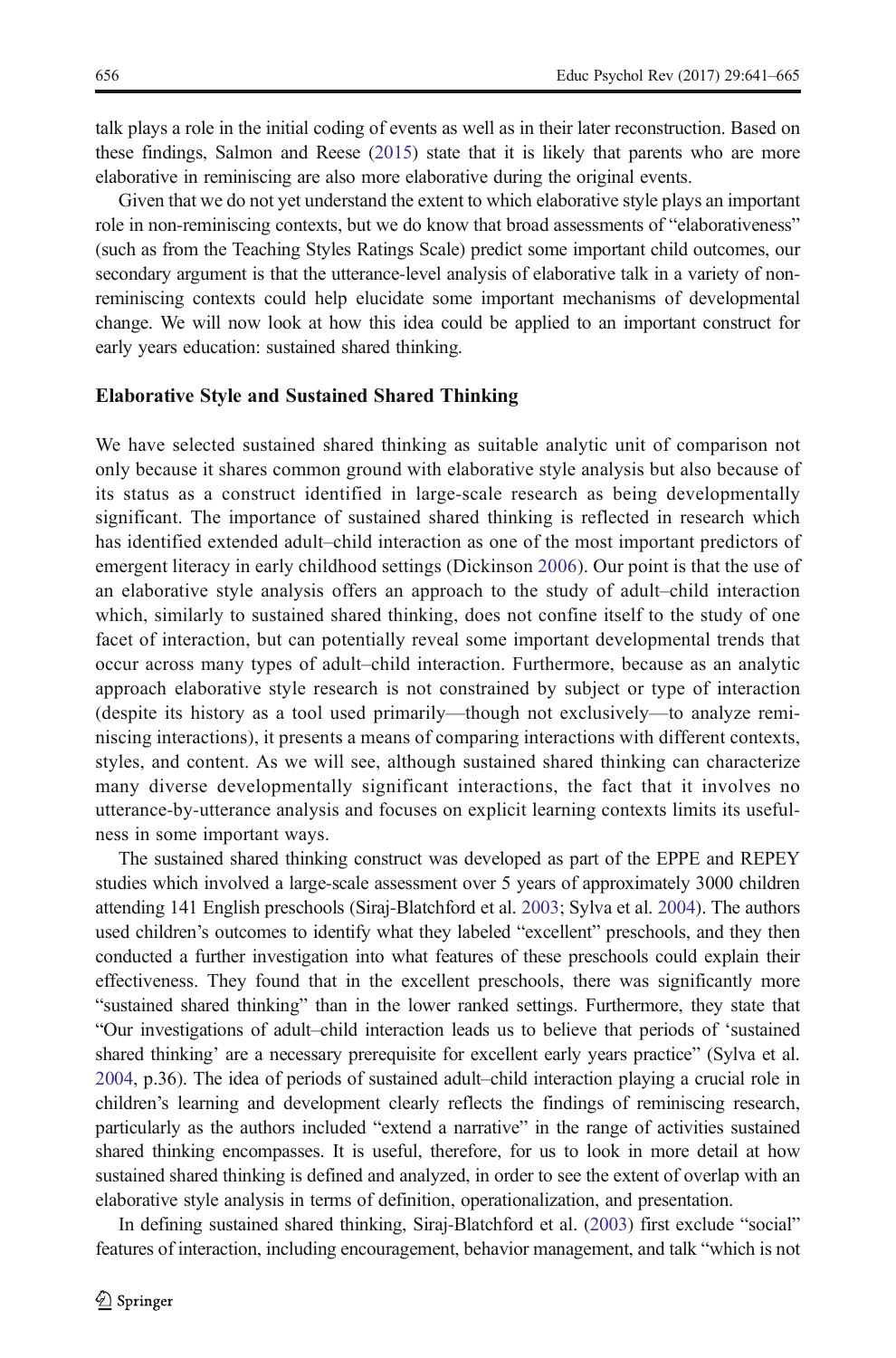related to the activity which the child is a part of  $(p.168)$ . Sustained shared thinking consists only of interactions considered "cognitive," and which can be classed as either scaffolding, extending, discussing, modeling, or playing. Scaffolding is an interaction where the teacher explicitly attempts to develop a child's level of knowledge through appropriately challenging comments or questions. Extending is a short interaction where an educator suggests new possibilities to a child, based on the activity the child is currently engaged in. Discussing is a lengthy exchange in which the child plays an active role and does not simply respond to a series of questions. Modeling involved adult demonstrations and verbal instruction. Playing is the adult's use of humor and playful behavior with the child. Interestingly, the authors do not make clear why "playing" is considered cognitive and not social, but it appears that the main distinction they are making is between interactions focused around a particular learning activity, which are assumed to be "cognitive" and those which are separate from a specific activity, assumed to be "social." Therefore, as with some of the other studies discussed earlier, the EPPE and REPEY studies were focused on interactions with an explicit learning focus and adopted a broad, qualitative approach to delineating and categorizing these interactions. Based on the definitions outlined above, the data was searched for instances of interaction that qualified as sustained shared thinking, as distinct from "social" (or non-explicit-learning) interactions and briefer, more functional, teacher–child exchanges. The authors offer various examples of sustained shared thinking (although they do not specify which sub-category they belong to), such as the following:

TEACHER 1 Goes to home corner - "What's this?" GIRL "Teatime" TEACHER "Can I join in?" GIRL "Yes" TEACHER "What's for dinner?" GIRL "Spaghetti" TEACHER "What kind, long or short? Teacher here is encouraging descriptive language GIRL "Short" TEACHER "Well I'll have a little bit". GIRL "Would you like a yellow plate? What else would you like?" TEACHER "An egg please." (Siraj-Blatchford et al. [2003](#page-23-0), p.124)

Beyond the classification of this interaction as sustained shared thinking and the note about encouraging descriptive language, no further specific analysis of the particular utterances or structure of the conversation is undertaken by the authors. By contrast, analyzing this interaction on a closer, utterance-by-utterance level such as an elaborative style analysis could involve coding "What's for dinner?" as an elaborative open question, "What kind, long or short?" as an elaborative closed question, and "an egg please" as an elaboration, allowing us to see that in this short exchange as a whole the teacher's contribution is primarily elaborative. Furthermore, the examples Siraj-Blatchford et al. ([2003](#page-23-0)) give of educator's failure to engage in sustained shared thinking could also be analyzed in this way, through an assessment of the level of elaborative content of the dialog. For example:

GIRL "Volcanoes are a bit scary" TEACHER "They're not nice are they!"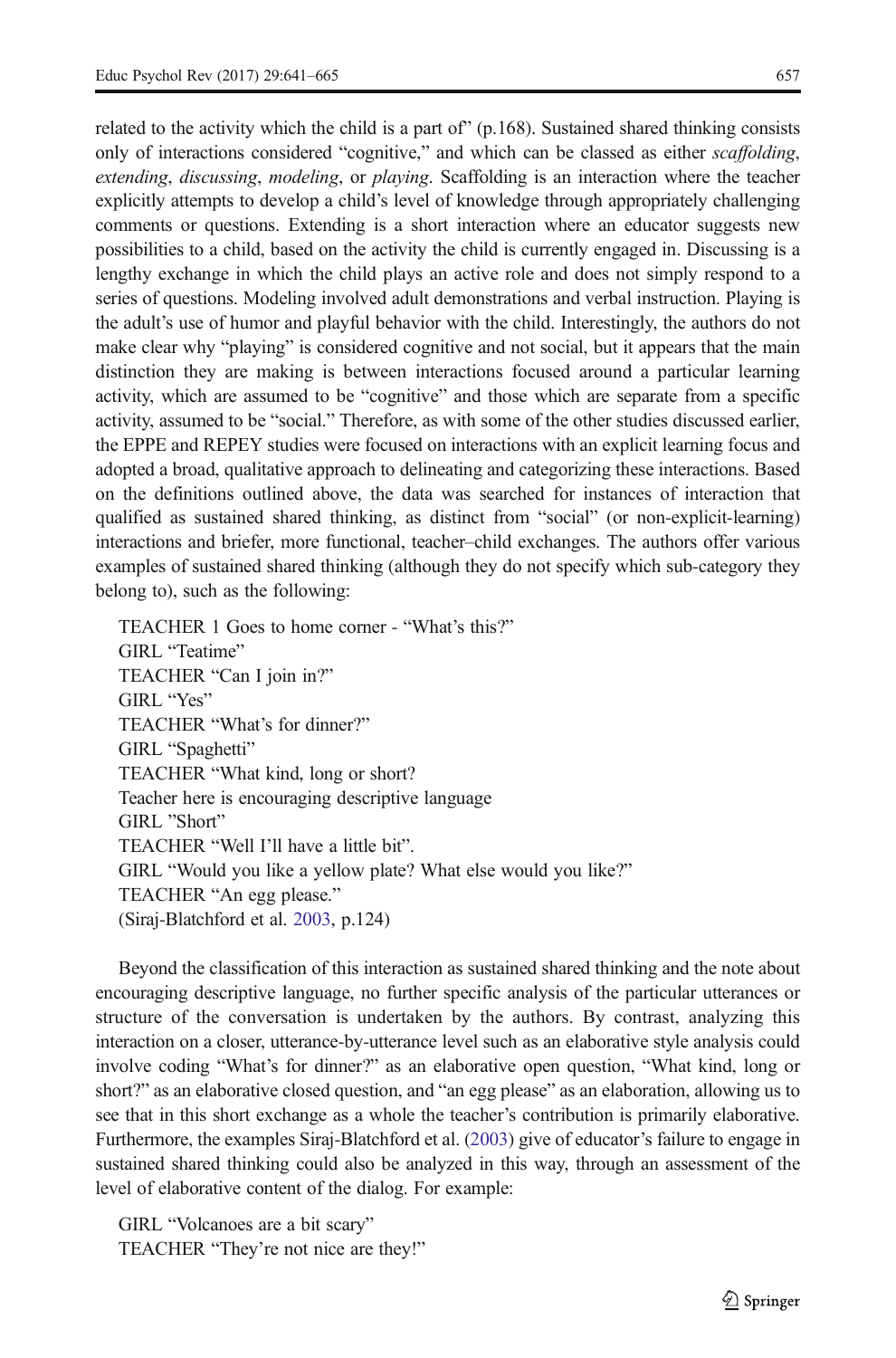No discussion about why the volcanoes might be scary (Siraj-Blatchford et al. [2003](#page-23-0), p.125)

Here, Siraj-Blatchford et al. [\(2003\)](#page-23-0) note simply that the teacher fails to initiate sustained shared thinking by discussing why volcanoes might be scary. Viewed through the lens of elaborative style however, we can say that although the teacher does not elaborate on the child's utterance, they do provide an evaluation, rephrasing, and restating the child's utterance in order to acknowledge it and imply approval. In another example:

GIRL walks past. She is wearing a hat and carrying a handbag from the home corner. GIRL "I'm going to the pub". NURSERY OFFICER "OK see you later....... What are you going to do at the pub?" GIRL "I work there." NURSERY OFFICER "What do you do?" GIRL "Have a drink." GIRL leaves. (Siraj-Blatchford et al. [2003](#page-23-0), p.125)

The authors present this as another missed opportunity for sustained shared thinking, but again, from an elaborative style perspective, we can generate a richer and more nuanced interpretation. We can see that in this case the educator not only fails to elaborate on the child's utterance, but also does not provide any evaluations. Instead, the educator simply repeats the essence of their previous utterance ("What are you going to do?"/"What do you do?"). This use of a repetitive utterance fails to generate any sense that the educator is engaged with the child's play scenario (whereas, by contrast, an evaluation would demonstrate engagement and positive approval) and also fails to provide any opportunities for the child to extend their play in the way an elaborative statement would. These examples suggest that analysis of sustained shared thinking on a closer, utterance-by-utterance level may illuminate dialogic mechanisms that could underlie sustained shared thinking's broad developmental significance. Furthermore, they illustrate some fundamental similarities between the constructs of sustained shared thinking and reminiscing, as both describe similar structures of adult–child interaction that can be decomposed into similar functional elements. These functional elements—primarily elaborative and repetitive utterances—are explicit in reminiscing research through its use of elaborative style as an analytic tool, but are only implicit in the current formulation of sustained shared thinking.

One conclusion to be drawn from this is that sustained shared thinking could usefully be analyzed in conjunction with an elaborative style approach. Such an analysis may lead to further sub-divisions of sustained shared thinking and potential explanations for its effectiveness, and the ability to address certain questions with parallels that have been successfully addressed in reminiscing research, for example, does a focus on elaborative and repetitive utterances help identify different types of sustained shared thinking, and how they change depending on context and child age? Does an educator engage in different levels or types of sustained shared thinking with different children?

Another conclusion to draw from the above outline of sustained shared thinking is that there are some important differences between sustained shared thinking and reminiscing. Reminiscing is not necessarily focused on a specific learning activity, and as such, instances of reminiscing could have been classified as "social" under the approach used in the EPPE study. If, for example, while engaged with a jigsaw puzzle, the child looked out the window and saw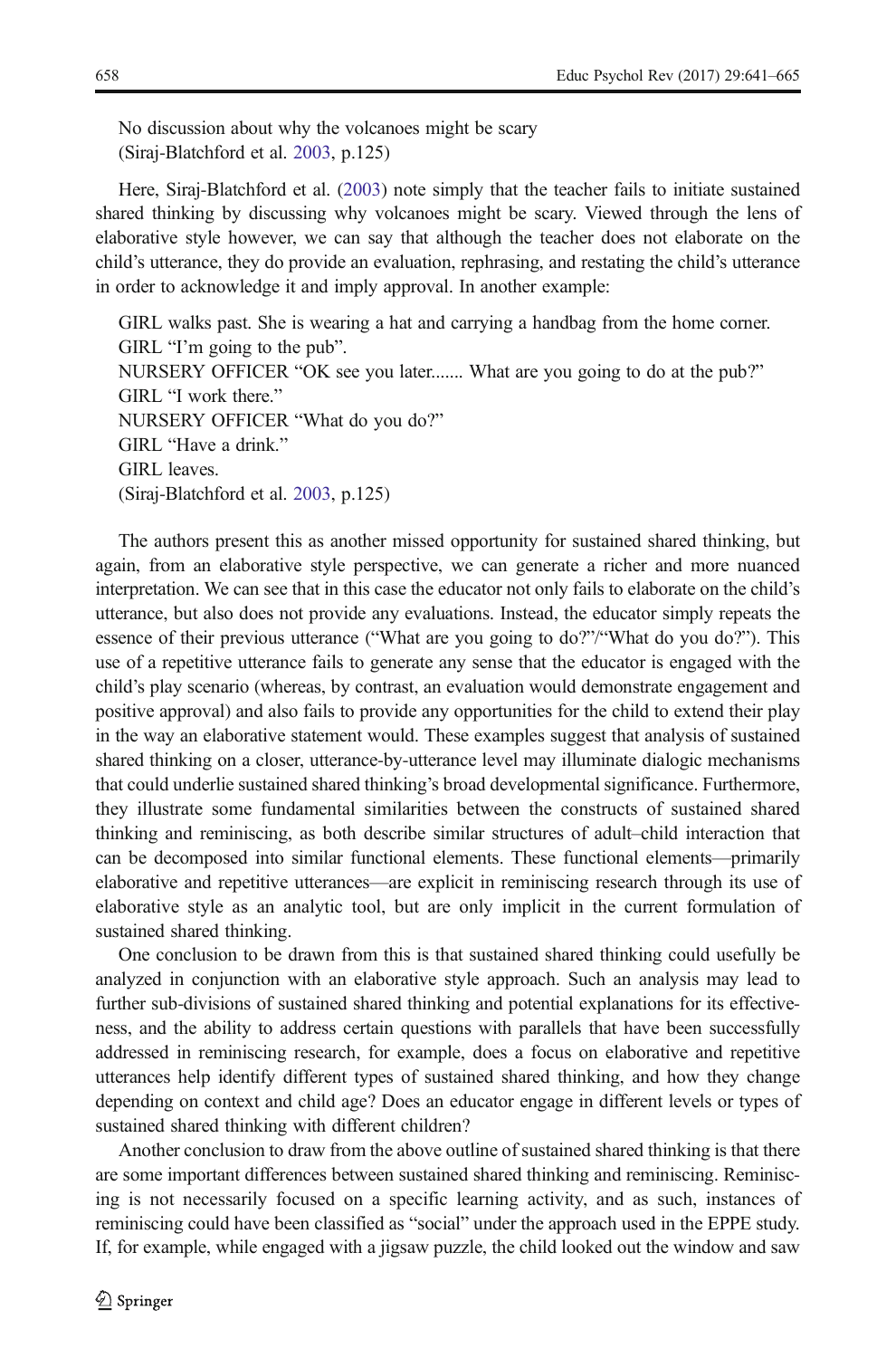<span id="page-18-0"></span>a swing, and the teacher remarked "remember when you played on the swing yesterday?", it seems from the description offered by Siraj-Blatchford et al. [\(2003\)](#page-23-0), that this would have been considered "talk not related to the activity" and so not considered as a potential instance of sustained shared thinking, even if an extended interaction resulted from it. As presented in the literature, many instances of reminiscing do not present as explicit learning opportunities—as they simply involve the recall and reformulation of something the child has already done—but parent–child research has nevertheless shown associations between reminiscing and child outcomes through correlations and interventions.

In this section, we have argued that the elaborative style analytic approach, taken from reminiscing research, could provide a way of exploring both reminiscing and other kinds of educator–child dialog in early childhood settings. Such a systematic, quantitative means of assessing the structural elements of dialog in early childhood settings and relationships with learning and development would be a considerable asset to both the research and practitioner communities. It may lead us to discover that some types of interaction provide proxy measures for others or that different types of interaction play different roles in development. For example, is adult–child reminiscing contributing to memory and narrative skills, while all episodes of sustained shared thinking are facilitating aspects of cognitive development such as problem solving and reasoning? The lack of any reminiscing or elaborative style research in early childhood settings leaves such questions unanswered.

#### Future Research Directions

The role of reminiscing and elaborative style in early childhood setting contexts is clearly both important and under researched. In this last section, we propose a research agenda to investigate reminiscing and elaborative style in early childhood settings which consists of three strands: description and taxonomy; individual differences; and links to child outcomes.

A clear initial research direction will be to explore the types of reminiscing that occur between adults and children in early childhood settings: How long do the reminiscing episodes last? Do they involve one or multiple children? Do they use photos or similar memory aids? How frequently do they occur? What kinds of experiences are narrated? Exploratory observation is the ideal method for this task and could lead to a detailed taxonomy of reminiscing in the early childhood context. Findings could be compared to the parent–child literature and similarities and differences identified. It is likely that in comparison to parent–child reminiscing in early childhood settings will have a shorter mean length of episode and more regularly include props, pictures or memory aids. Group reminiscing involving multiple children and/or multiple adults would be a particular form of reminiscing likely to occur in early childhood settings more often than in the home environment.

As a next—or concurrent—step in our proposed research agenda, it will be useful to explore individual differences in educator elaborative style during reminiscing. One approach would be to see if the findings from parent–child research also apply in early childhood settings, for example: Does a male staff differ in elaborative style from a female staff? Does a staff elaborative style vary with the gender and age of the child they are talking with? Do staffs reminisce about emotional experiences differently with girls than with boys?

Another approach to educators' individual differences would be to explore how findings from previous research into teacher–child interaction in early childhood settings relate to educators' elaborative style. For example, is there a relationship between the elaborative style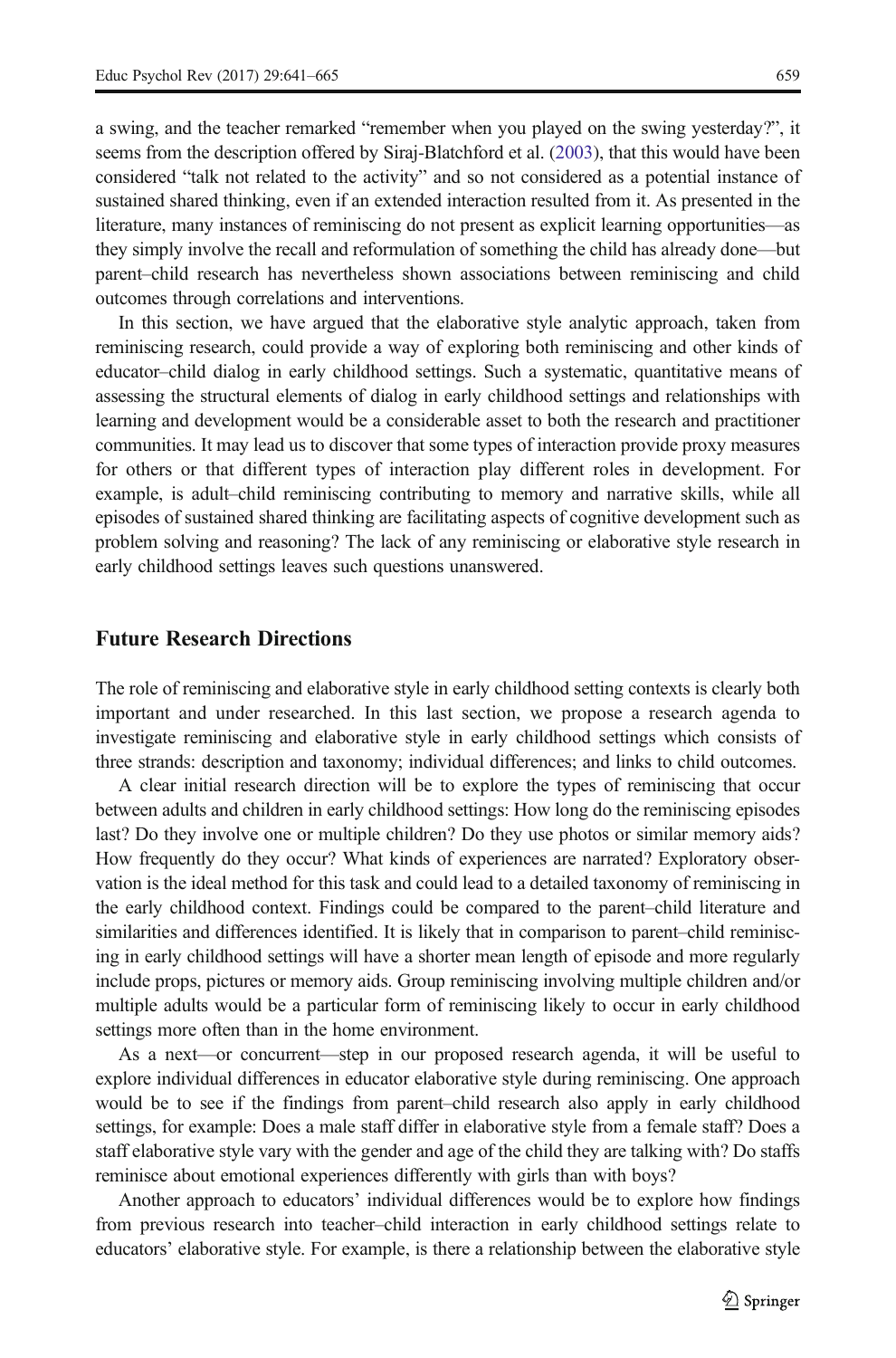of educators and the amount of training they have undergone? Arnett ([1989](#page-20-0)) categorized educators in early childhood settings based on the amount of training they had undertaken in child development and childcare-related areas (the amount of training varied from none at all to a 4-year college course in Early Childhood Education). Results showed that educators with more training were less authoritarian and were rated higher for "positive interaction" features, including warmth of interaction, level of enthusiasm, and developmental appropriateness of communication, with the children. As with other teacher interaction rating scales (discussed in "[Research on educator-child dialog in early childhood settings](#page-10-0)" section), these broad descriptors are useful but do not tell us specifically what these teachers are doing differently and it could be the case that teachers with more training have a higher elaborative style (in reminiscing and/or other contexts) than those with less training. Although the robust nature of a mother's elaborative style over time suggests that experienced mothers are not necessarily more elaborative (Fivush et al. [2011\)](#page-21-0), it could be the case that pedagogical training has an impact on elaborative style in a way that a broader experience of childcare does not.

The third strand of our proposed research agenda aims to assess the developmental impact of the forms of reminiscing, and elaborative style children are exposed to in early childhood settings. Such an enterprise presents particular challenges specific to the focus on early childhood settings. Unlike parent–child reminiscing, it is hard to identify particular adult–child dyads that are consistent across time, as different children and staff will interact at different times over various periods of the child's development. However, it is possible to ascertain which adult in a specific class or year a child has formed a primary emotional attachment to (Howes and Smith [1995](#page-22-0)). Identifying such relationships would be one way to explore the impact of educators' elaborative style, by looking at the outcomes for the children attached to different educators.

Another way to assess the impact of elaborative style would be to compare early childhood settings in a similar way to the EPPE and REPEY studies: how do the outcomes for children differ between an early childhood setting where the educator elaborative style is typically high and one where it is typically low (or lower)? Embedding an assessment of elaborative style in a large-scale EPPE-style study would have many other benefits, for example such a study could look at different types of adult–child interaction in early childhood settings (including, for example, reminiscing and sustained shared thinking) and associations with adult elaborative style and children's social and cognitive outcomes. This would help us understand whether reminiscing has a unique predictive value for children's outcomes or whether other kinds of adult–child interaction can have a similar developmental impact.

As presented in our argument (point 2), it is precisely such micro-level research that is required to help us understand what really makes a difference to developmental outcomes in early childhood settings. Is the important factor simply sustained learning interactions between adults and children as identified in the sustained shared thinking research? Or are all sustained interactions developmentally significant, including those with no explicit learning component? Does the content of the interaction matter? If, for example, reminiscing about negative emotional experiences in early childhood settings was found to be predictive of children's higher emotional regulation (as has been shown in the parent–child research), time could be set aside for remembering emotional events with children considered most at-risk for low emotional control. Linked to this, training in elaborative style and reminiscing could form part of early childhood educator induction and CPD. Many studies into teacher talk in early childhood settings have found the majority of talk to be simple and cognitively undemanding for children (Dickinson et al. [2008](#page-21-0); Durden and Dangel [2008;](#page-21-0) Girolametto and Weitzman [2002;](#page-21-0) Chen and de Groot Kim [2014](#page-21-0)), demonstrating that there is a need for training to improve the quality of early childhood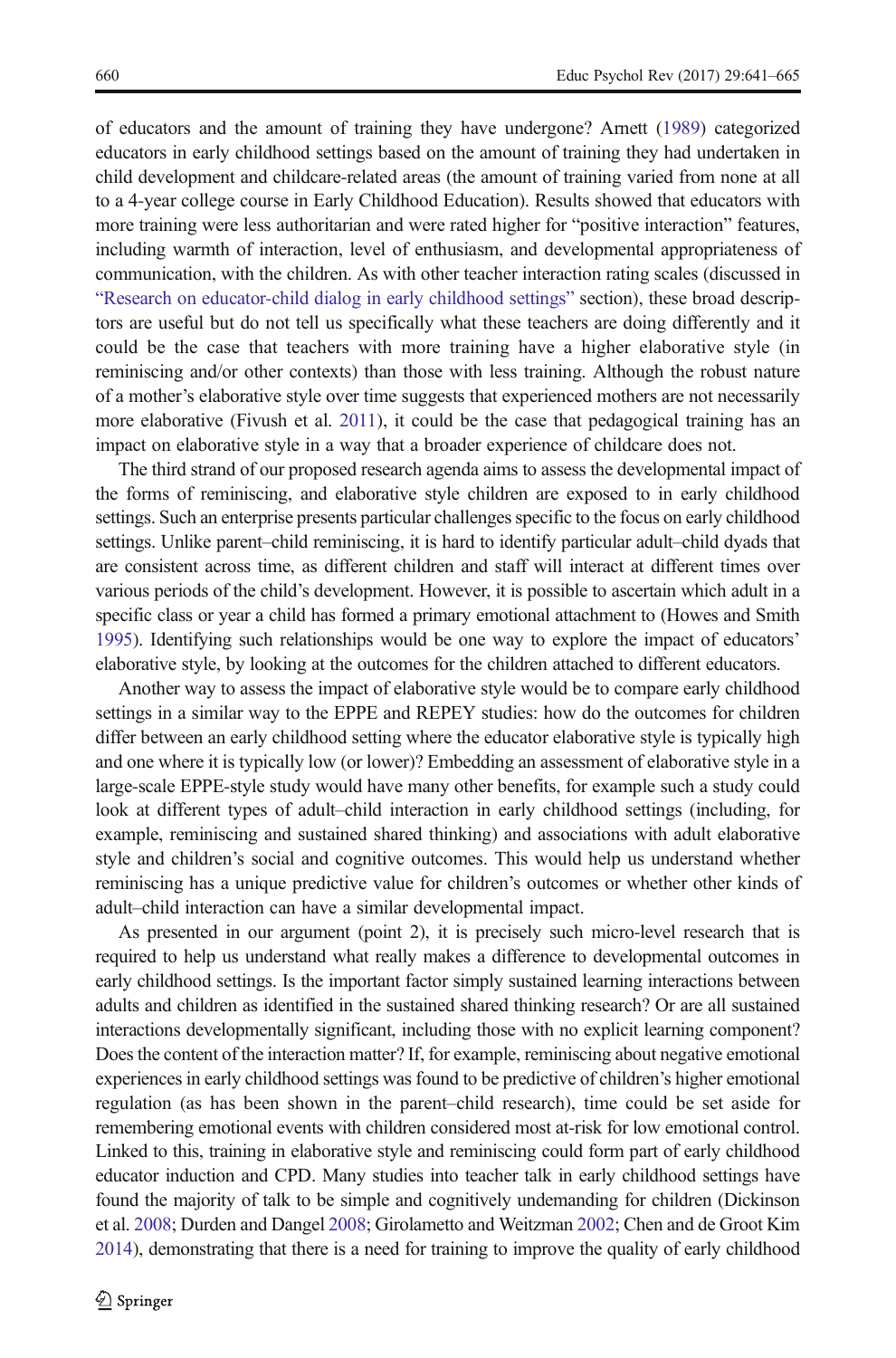<span id="page-20-0"></span>educator dialog. And there is evidence that such training is possible from parent intervention studies (cited above) and studies such as that by Cain [\(2004\)](#page-21-0), where researchers were trained to use different elaborative styles with the target and control group. It is interesting that the training in most of the parent–child intervention studies is relatively basic and easy to deliver yet still delivers positive effects on child outcomes. For example, as discussed in "Parent–[child Remi](#page-3-0)[niscing](#page-3-0)" section, Reese and Newcombe [\(2007\)](#page-23-0) asked parents to regularly discuss past events and gave out an instruction sheet, which led to improved narrative and memory skills in children from the intervention group. Research into educator elaborative style and child outcomes in early childhood settings is needed to inform the specifics of such training programs and give a clearer indication of what kind of impact they may have in the early childhood context.

The third part of our argument has been that elaborative style analysis could be applied to other forms of interaction beyond reminiscing. Findings from the parent–child research suggest that elaborative style during reminiscing is not related to talkativeness or elaborativeness in other contexts such as free play (Fivush et al. [2011](#page-21-0); Haden and Fivush [1996](#page-22-0); Hoff-Ginsburg [1991\)](#page-22-0). Research projects assessing early childhood educator elaborative style during, for example, free play or problem solving would provide a means of comparing these different types of interaction and potentially lead to an understanding of their developmental significance. It remains an open question whether elaborative style is developmentally significant only during reminiscing or in a variety of contexts, and the suggested research would explicitly address this question.

Clearly, there are many unanswered questions about the role of reminiscing and educator elaborative style in early childhood settings, and the scope for research in this area is vast. Furthermore, there are strong indicators that such research endeavors would be fruitful: the established developmental significance of reminiscing and elaborative style in the home environment; the prevalence of reminiscing in early childhood settings and the wide array of visual and narrative supports typically available; and the fact that significant elements of elaborative style, including elaborative utterances, open questions and evaluations, have already been identified as indicators of good dialogue in early childhood environments. It is our hope that this article will inspire much needed research in this promising area.

#### Compliance with Ethical Standards

Conflict of Interest The authors declare that they have no conflict of interest.

Open Access This article is distributed under the terms of the Creative Commons Attribution 4.0 International License (http://creativecommons.org/licenses/by/4.0/), which permits unrestricted use, distribution, and reproduction in any medium, provided you give appropriate credit to the original author(s) and the source, provide a link to the Creative Commons license, and indicate if changes were made.

### References

- Albanese, O., & Antoniotti, C. (1997). Teacher dialogue style and children's story comprehension. European Journal of Psychology of Education, 12(3), 249–259.
- Arnett, J. (1989). Caregivers in day-care centers: does training matter? Journal of Applied Developmental Psychology, 10(4), 541–552.
- Australian Department of Education (2009) Belonging, Being & Becoming: The early years learning framework for Australia.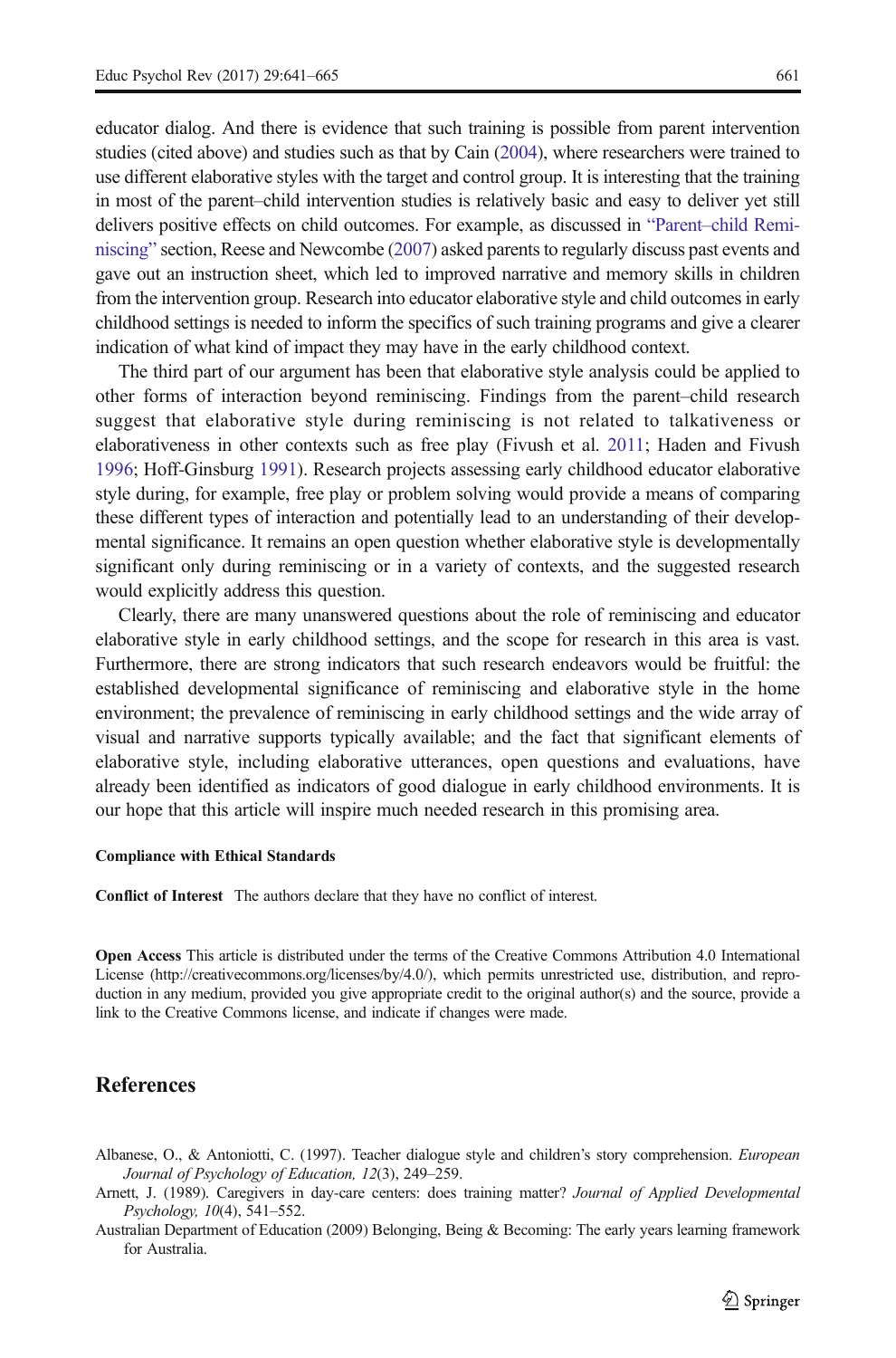- <span id="page-21-0"></span>Bateman, A. (2013). Responding to children's answers: questions embedded in the social context of early childhood education. Early Years: An International Research Journal, 33(3), 275–288. doi:[10.1080/](http://dx.doi.org/10.1080/09575146.2013.800844) [09575146.2013.800844](http://dx.doi.org/10.1080/09575146.2013.800844).
- Cain, W. J. (2004). Telling stories: examining the effects of elaborative style, reporting condition, and social class in preschoolers' narratives. Merrill-Palmer Quarterly, 50(2), 139–158.
- Carr, M. (2011). Young children reflecting on their learning: teachers' conversation strategies. *Early Years: An* International Research Journal, 31(3), 257–270. doi[:10.1080/09575146.2011.613805.](http://dx.doi.org/10.1080/09575146.2011.613805)
- Chen, J. J., & de Groot Kim, S. (2014). The quality of teachers' interactive conversations with preschool children from low-income families during small-group and large-group activities. Early Years, 34(3), 271–288. doi: [10.1080/09575146.2014.912203](http://dx.doi.org/10.1080/09575146.2014.912203).
- Ciucci, E., Baroncelli, A., & Toselli, M. (2015). Meta-emotion philosophy in early childhood teachers: psychometric properties of the Crèche educator emotional styles questionnaire. Early Childhood Research Quarterly, 33, 1–11.
- Coffman, J. L., Ornstein, P. A., McCall, L. E., & Curran, P. J. (2008). Linking teachers' memory-relevant language and the development of children's memory skills. Developmental Psychology, 44(6), 1640–1654.
- Commodari, E. (2013). Preschool teacher attachment, school readiness and risk of learning difficulties. Early Childhood Research Quarterly, 28(1), 123–133.
- Cullen, R. (1998). Teacher talk and the classroom context. ELT Journal, 52(3), 179–187.
- Cullen, R. (2002). Supportive teacher talk: the importance of the F-move. ELT Journal, 56(2), 117–127.
- Curby, T. W., Rimm-Kaufman, S. E., & Ponitz, C. C. (2009). Teacher-child interactions and children's achievement trajectories across kindergarten and first grade. Journal of Educational Psychology, 101(4), 912–925.
- De Kruif, Ridley, McWilliam, & Wakely. (2000). Classification of teachers' interaction behaviors in early childhood classrooms. Early Childhood Research Quarterly, 15(2), 247–268.
- Dickinson, D. K. (2006). Toward a toolkit approach to describing classroom quality. *Early Education and* Development, 17(1), 177–202. doi:[10.1207/s15566935eed1701\\_8.](http://dx.doi.org/10.1207/s15566935eed1701_8)
- Dickinson, D. K., Darrow, C. L., & Tinubu, T. A. (2008). Patterns of teacher-child conversations in head start classrooms: implications for an empirically grounded approach to professional development. Early Education & Development, 19(3), 396–429.
- Dunn, L. M., & Dunn, L. M. (1997). The Peabody Picture Vocabulary Test III. Circle Pines: American Guidance Service.
- Durden, T., & Dangel, J. (2008). Teacher-involved conversations with young children during small group activity. Early Years, 28(3), 251–266.
- Fenson, L., Dale, P. S., Reznik, S., Bates, E., Thal, D., & Pethick, S. (1994). Variability in early communicative development [Monograph]. Monographs of the Society for Research in Child Development, 59(5), 1–173.
- Fivush, R. (1991). The social construction of personal narratives. Merrill-Palmer Quarterly, 37, 59–81.
- Fivush, R., Habermas, T., Water, T. E. A., & Zaman, W. (2011). The making of autobiographical memory: intersections of culture, narratives and identity. International Journal of Psychology, 46(5), 321–345.
- Fivush, R., & Haden, C. A. (2005). Parent–child reminiscing and the construction of a subjective self. In B. Homer & C. Tamis-Lemonda (Eds.), The Development of Social Cognition and Communication (pp. 315– 335). Mahwah: Erlbaum.
- Fivush, R., Haden, C. A., & Reese, C. (2006). Elaborating on elaborations: role of maternal reminiscing style in cognitive and socioemotional development. Child Development, 77(6), 1568–1588.
- Fivush, R., Marin, K., McWilliams, K., & Bohanek, J. G. (2009). Family reminiscing style: parent gender and emotional focus in relation to child well-being. *Journal of Cognition and Development*, 10(3), 210–235.
- Fivush, R., & Sales, J. M. (2006). Coping, attachment, and mother-child narratives of stressful events. Merrill-Palmer Quarterly, 52(1), 125–150. doi:[10.1353/mpq.2006.0003.](http://dx.doi.org/10.1353/mpq.2006.0003)
- Fivush, R., & Vasudeva, A. (2002). Remembering to relate: socioemotional correlates of mother-child reminiscing. Journal of Cognition and Development, 3(1), 73–90.
- Gillies, R. M., & Khan, A. (2008). The effects of teacher discourse on students' discourse, problem-solving and reasoning during cooperative learning. *International Journal of Educational Research*, 47(6), 323–340.
- Girolametto, L., & Weitzman, L. (2002). Responsiveness of child care providers in interactions with toddlers and preschoolers. Language, Speech, and Hearing Services in Schools, 33, 268–281.
- Gjems, L. (2010). Teachers talking to young children: invitations to negotiate meaning in everyday conversations. European Early Childhood Education Research Journal, 18(2), 139–148. doi:[10.1080/](http://dx.doi.org/10.1080/13502931003784479) [13502931003784479.](http://dx.doi.org/10.1080/13502931003784479)
- Goodvin, R., & Romdall, L. (2013). Associations of mother–child reminiscing about negative past events, coping, and self-concept in early childhood. Infant and Child Development, 22, 383–400.
- Grammer, J., Coffman, J. L., & Ornstein, P. (2013). The effect of teachers' memory-relevant language on children's strategy use and knowledge. Child Development, 84(6), 1989–2002.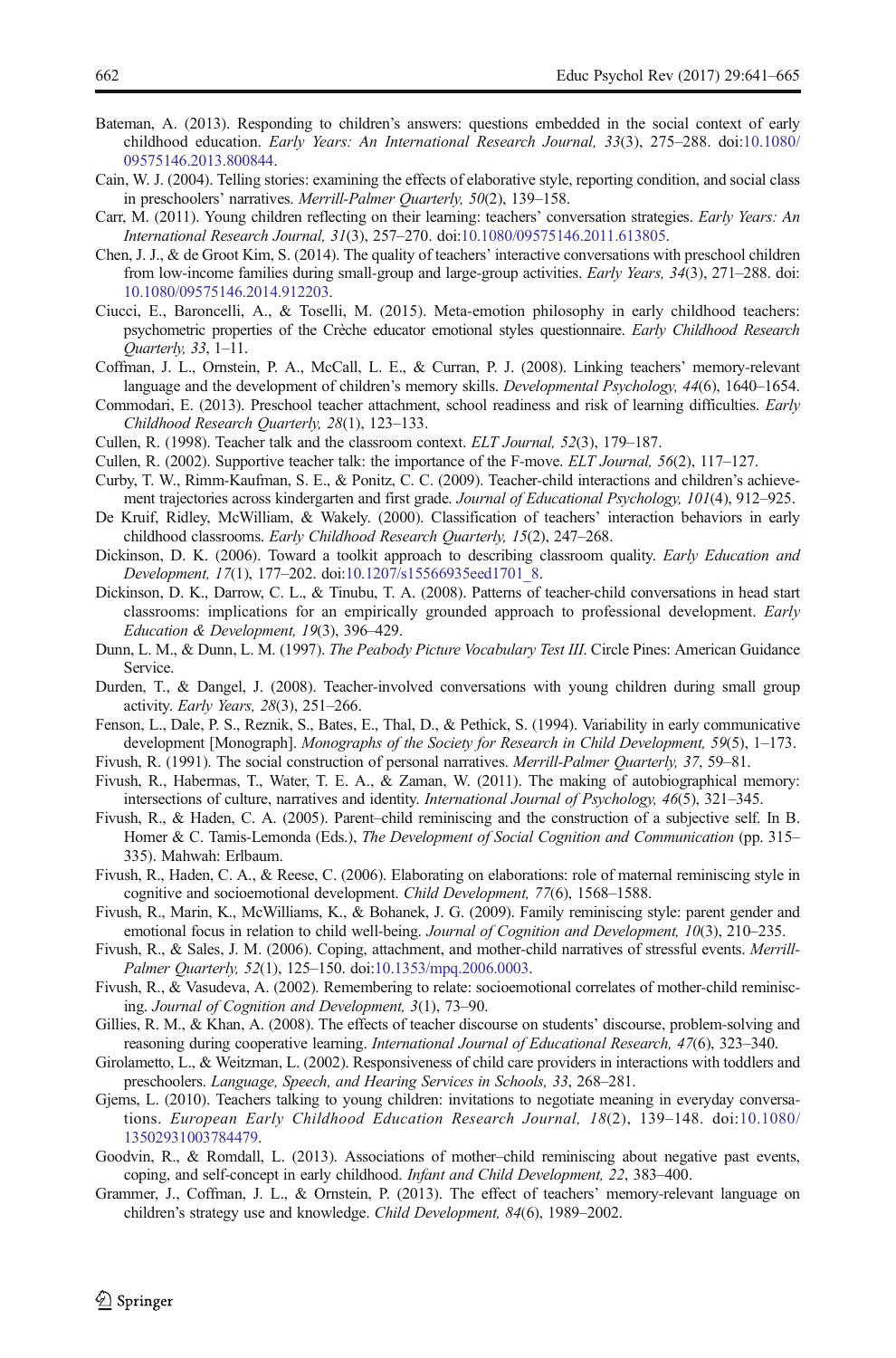- <span id="page-22-0"></span>Grande, C., & Pinto, A. I. (2009). Special Education teachers' interactive styles in early education. *Psicologia:* Teoria e Pesquisa, 25(4), 547–559.
- Haden, C. A. (1998). Reminiscing with different children: relating maternal stylistic consistency and sibling similarity in talk about the past. Developmental Psychology, 34(1), 99–114.
- Haden, C. A., & Fivush, R. (1996). Contextual variation in maternal conversational styles. Merrill-Palmer Quarterly, 42, 200–227.
- Haden, C., Haine, R. A., & Fivush, R. (1997). Developing narrative structure in parent–child reminiscing across the preschool years. Developmental Psychology, 33, 295–307.
- Haden, C. A., & Ornstein, P. A. (2009). Research on talking about the past: the past, present, and future. Journal of Cognition and Development, 10(3), 135–142.
- Hall, J., Sylva, K., Sammons, P., Melhuish, E., Siraj-Blatchford, I., & Taggart, B. (2013). Can preschool protect young children's cognitive and social development? Variation by center quality and duration of attendance. School Effectiveness and School Improvement: An International Journal of Research, Policy and Practice, 24(2), 155–176.
- Hedrick, Haden, & Ornstein. (2009). Elaborative talk during and after an event: conversational style influences children's memory reports. Journal of Cognition and Development, 10(3), 188-209. doi:[10.1080/](http://dx.doi.org/10.1080/15248370903155841) [15248370903155841.](http://dx.doi.org/10.1080/15248370903155841)
- Hoff-Ginsburg, E. (1991). Mother–child conversations in different social classes and communicative settings. Child Development, 62, 782–796.
- Howes, C., & Smith, E. W. (1995). Relations among child care quality, teacher behavior, children's play activities, emotional security, and cognitive activity in child care. Early Childhood Research Quarterly, 10, 381–404.
- Kontos, S., & Wilcox-Herzog, A. (1997). Influences on children's competence in early childhood classrooms. Early Childhood Research Quarterly, 12, 247–262.
- Kulkofsky, S., Wang, Q., & Ceci, S. J. (2008). Do better stories make better memories? Narrative quality and memory accuracy in preschool children. Applied Cognitive Psychology, 22, 21–38. doi[:10.1037/a0012849](http://dx.doi.org/10.1037/a0012849).
- La Paro, K. M., Pianta, R. C., & Stuhlman, M. (2004). The classroom assessment scoring system: findings from the prekindergarten year. Elementary School Journal, 104(5), 409–426.
- Lagattuta, K., & Wellman, H. (2002). Differences in early parent–child conversations about negative versus positive emotions: implications for the development of psychological understanding. Developmental Psychology, 38, 564–580.
- Laible, D. (2004). Mother–child discourse in two contexts: links with child temperament, attachment security, and socioemotional competence. Developmental Psychology, 40, 979–992.
- Laible, D. (2011). Does it matter if preschool children and mothers discuss positive vs. negative events during reminiscing? Links with mother-reported attachment, family emotional climate, and socioemotional development. Social Development, 20, 394–411. doi[:10.1111/j.1467-9507.2010.00584.x.](http://dx.doi.org/10.1111/j.1467-9507.2010.00584.x)
- Laible, D., & Song, J. (2006). Constructing emotional and relational understanding: the role of affect and motherchild discourse. Merrill-Palmer Quarterly, 52(1), 44–69.
- Leaner, D. G., & Kruger, L. J. (1997). Attachment, self-concept, and academic motivation in high-school students. American Journal of Orthopsychiatry, 67(3), 485–492.
- Lee, Y. (2007). Third turn position in teacher talk: contingency and the work of teaching. Journal of Pragmatics, 39, 180–206.
- Lewis, K. D. (1999). Maternal style in reminiscing: relations to child individual differences. Cognitive Development, 14(3), 381–399.
- Lyubomirsky, S. (2001). Why are some people happier than others? The role of cognitive and motivational processes in well-being. American Psychologist, 56(3), 239–249.
- Lyubomirsky, S., Caldwell, N. D., & Nolen-Hoeksema, S. (1998). Effects of ruminative and distracting responses to depressed mood on the retrieval of autobiographical memories. Journal of Personality and Social Psychology, 75, 166–177.
- Mahoney, G., Wheeden, C. A., & Perales, F. (2004). Relationship of preschool special education outcomes to instructional practices and parent–child interaction. Research in Developmental Disabilities, 25(6), 539–558.
- McGuigan, F., & Salmon, K. (2004). The time to talk: the influence of the timing of adult-child talk on children's event memory. Child Development, 75, 669–686.
- McInnes, K., Howard, J., Crowley, K., & Miles, G. (2013). The nature of adult-child interaction in the early years classroom: implications for children's perceptions of play and subsequent learning behaviour. *European* Early Childhood Education Research Journal, 21(2), 268–282.
- Mitchell-Copeland, J., Denham, S. A., & DeMulder, E. K. (1997). Q-Sort assessment of child-teacher attachment relationships and social competence in the preschool. Early Education and Development, 8(1), 27–39. doi: [10.1207/s15566935eed0801\\_3.](http://dx.doi.org/10.1207/s15566935eed0801_3)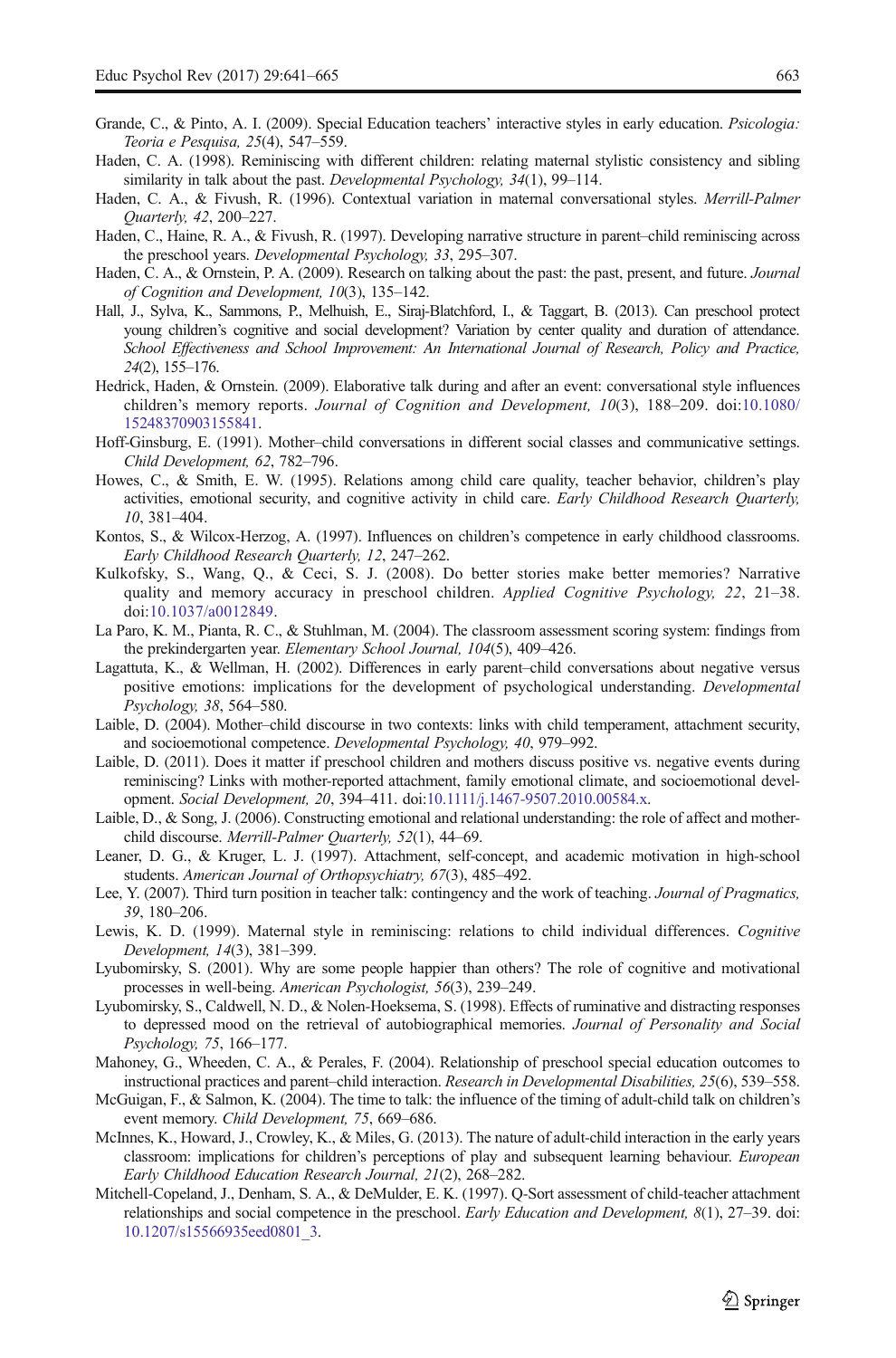- <span id="page-23-0"></span>Newcombe, R., & Reese, E. (2004). Evaluations and orientations in mother–child narratives as a function of attachment security: a longitudinal investigation. International Journal of Behavioral Development, 28, 230–245.
- OECD (2014). Education at a Glance 2014 Indicator C2: How do early childhood education systems differ around the world? Retrieved from: <http://www.oecd.org/edu/Education-at-a-Glance-2014.pdf>.
- Paul, R., & Smith, R. L. (1993). Narrative skills in 4-year-olds with normal, impaired, and late developing language. Journal of Speech and Hearing Research, 36, 592–598.
- Peterson, C., Jesso, B., & McCabe, A. (1999). Encouraging narratives in preschoolers: an intervention study. Journal of Child Language, 26(1), 49–67.
- Raikes, H. (1993). Relationship duration in infant care: time with a high-ability teacher and infant-teacher attachment. Early Childhood Research Quarterly, 8(3), 309–325. doi:[10.1016/S0885-2006\(05\)80070-5.](http://dx.doi.org/10.1016/S0885-2006(05)80070-5)
- Reese, E., & Cleveland, E. S. (2006). Mother-child reminiscing and children's understanding of mind. Merrill-Palmer Quarterly, 52(1), 17-43.
- Reese, E., & Fivush, R. (1993). Parental styles of talking about the past. Developmental Psychology, 29(3), 596– 606.
- Reese, C., Haden, C. A., & Fivush, R. (1993). Mother-child conversations about the past: relationships of style and memory over time. Cognitive Development, 8, 403–430.
- Reese, R., Leyva, D., Sparks, A., & Grolnick, W. (2010). Maternal elaborative reminiscing increases low-income children's narrative skills relative to dialogic reading. Early Education & Development, 21(3), 318–342.
- Reese, E., & Neha, T. (2015). Let's kōrero (talk): the practice and functions of reminiscing among mothers and children in Māori families. Memory, 23(1), 99–110. doi:[10.1080/09658211.2014.929705](http://dx.doi.org/10.1080/09658211.2014.929705).
- Reese, R., & Newcombe, R. (2007). Training mothers in elaborative reminiscing enhances children's autobiographical memory and narrative. Child Development, 78(4), 1153–1170.
- Roediger, H. L., III, & Pyc, M. A. (2012). Inexpensive techniques to improve education: applying cognitive psychology to enhance educational practice. Journal of Applied Research in Memory and Cognition, 1(4), 242–248.
- Rosemberg, C. R., & Silva, M. L. (2009). Teacher–children interaction and concept development in kindergarten. Discourse Processes, 46, 572–591.
- Sales, J., & Fivush, R. (2005). Social and emotional functions of mother-child reminiscing about stressful events. Social Cognition, 23, 70–90. doi:[10.1521/soco.23.1.70.59196](http://dx.doi.org/10.1521/soco.23.1.70.59196).
- Salmon, K., & Reese, E. (2015). Talking (or not talking) about the past: the influence of parent–child conversation about negative experiences on children's memories. Applied Cognitive Psychology, 29, 791–801.
- Siraj, I., Kingston, D., & Melhuish, E. (2015). Assessing quality in early childhood education and care: sustained shared thinking and emotional well-being (SSTEW) for 2–5 year-olds provision. London: Trentham Books.
- Siraj-Blatchford, I., & Manni, L. (2008). 'Would you like to tidy up now?' An analysis of adult questioning in the English Foundation Stage. Early Years: An International Research Journal, 28(1), 5–22.
- Siraj-Blatchford, I., Mayo, A., Melhuish, E., Taggart, B., Sammons, P., & Sylva, K. (2013). The learning life course of at 'risk' children aged 3–16: perceptions of students and parents about 'succeeding against the odds'. Scottish Educational Review, 45(2), 5–17.
- Sylva, K., Melhuish, E., Sammons, P., Siraj-Blatchford, I., & Taggart, B. (2004). EPPE Technical Paper 12: The Final Report: Effective Pre-School Education. UK Department for Education and Skills / Institute of Education.
- Sylva, K., Melhuish, E., Sammons, P., Siraj-Blatchford, I., & Taggart, B. (2011). Pre-school quality and educational outcomes at age 11: low quality has little benefit. Journal of Early Childhood Research, 9(2), 109–124.
- Siraj-Blatchford, I., Sylva, K., Taggart, B., Sammons, P., Melhuish, E., & Elliot, K. (2003). EPPE Technical Paper 10: Intensive case studies of practice across the Foundation Stage. UK Department for Education and Skills / Institute of Education.
- Siraj‐Blatchford, I., Taggart, B., Sylva, K., Sammons, P., & Melhuish, E. (2008). Towards the transformation of practice in early childhood education: the effective provision of pre‐school education (EPPE) project. Cambridge Journal of Education, 38(1), 23–36.
- Sun, S., Greenhoot, A. F., & Kelton, R. (2016). When parents know little about what happened: parent-guided conversations, stress, and young children's eyewitness memory. Behavioral Brain Sciences and the Law, 34, 10–29.
- Taumoepeau, M., & Reese, E. (2013). Maternal reminiscing, elaborative talk, and children's theory of mind: an intervention study. First Language, 33(4), 388–410.
- U. K. Department for Education (2014). Statutory framework for the early years foundation stage.
- U.S. Administration for Children & Families (2015). Head Start early learning outcomes framework.
- Valentino, K., Comas, M., Nuttall, A. K., & Thomas, T. (2013a). Training maltreating parents in elaborative and emotion-rich reminiscing with their preschool-aged children. Child Abuse & Neglect, 37, 585–595.